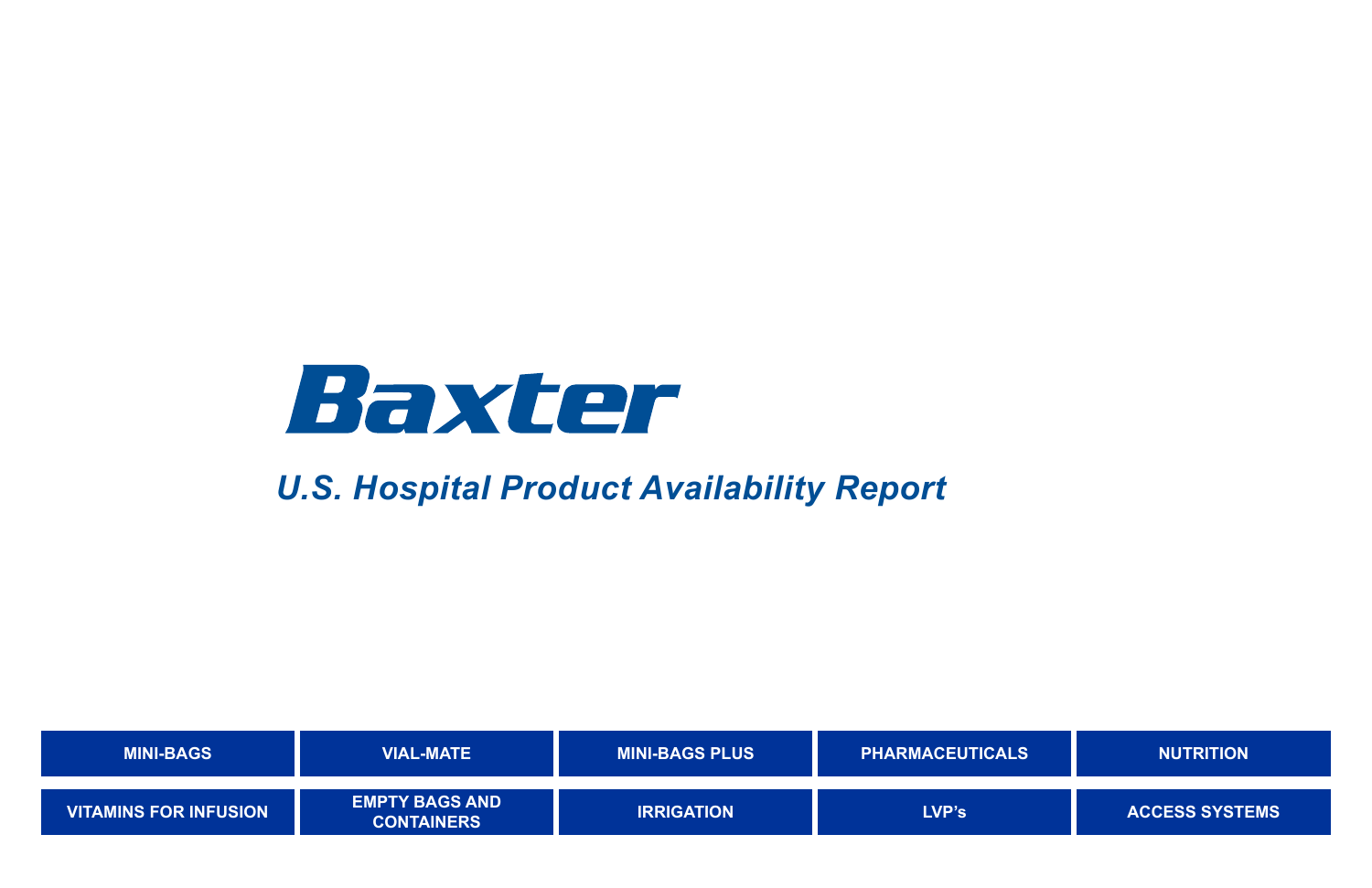<span id="page-1-0"></span>

| Baxter<br><b>U.S. Hospital Products Availability Report</b>                                          |                      |                     |                           | Date Issued: 6/21/2022                   | Contact your local Sales Representative with<br>any questions |                          |                                      | Improvement in previous weeks National<br><b>Recovery Estimate</b> |                                        |                                                       |
|------------------------------------------------------------------------------------------------------|----------------------|---------------------|---------------------------|------------------------------------------|---------------------------------------------------------------|--------------------------|--------------------------------------|--------------------------------------------------------------------|----------------------------------------|-------------------------------------------------------|
| <b>Product Description</b>                                                                           | <b>Case Quantity</b> | <b>Product Code</b> | <b>National Drug Code</b> | <b>Shipping Method</b>                   | <b>Supply Status</b>                                          | Allocation<br>Percentage | <b>Reason for</b><br>Shortage        | <b>Next Baxter Release of</b><br>Inventory                         | <b>Estimated National</b><br>Recovery* | Delay in previous weeks National Recovery<br>Estimate |
| <b>MINI-BAG</b>                                                                                      |                      |                     |                           |                                          |                                                               |                          |                                      |                                                                    |                                        |                                                       |
| 0.9% Sodium Chloride Injection, USP, 25 mL VIAFLEX Plastic Container, Quad Pack (4 bags/overwrap)    | 48                   | 2B1300              | 0338-0049-10              | Distributor/ Wholesaler &<br>Direct Ship | Supply Available On Allocation                                | 100%                     |                                      |                                                                    |                                        |                                                       |
| 0.9% Sodium Chloride Injection, USP, 50 mL VIAFLEX Plastic Container                                 | 96                   | 2B1306              | 0338-0049-41              | Distributor/ Wholesaler &<br>Direct Ship | Supply Available On Allocation                                | 100%                     |                                      |                                                                    |                                        |                                                       |
| 0.9% Sodium Chloride Injection, USP, 50 mL VIAFLEX Plastic Container, Quad Pack (4 bags/overwrap)    | 96                   | 2B1301              | 0338-0049-11              | Distributor/ Wholesaler &<br>Direct Ship | Supply Available On Allocation                                | 100%                     |                                      |                                                                    |                                        |                                                       |
| 0.9% Sodium Chloride Injection, USP, 50 mL VIAFLEX Plastic Container, Multi Pack (16 bags/overwrap)  | 96                   | 2B1308              | 0338-0049-31              | Distributor/ Wholesaler &<br>Direct Ship | Limited Supply On Allocation                                  | 100%                     | Third-Party Supplier<br><b>Issue</b> | weekly                                                             | Late June                              |                                                       |
| 0.9% Sodium Chloride Injection, USP, 100 mL VIAFLEX Plastic Container.                               | 96                   | 2B1307              | 0338-0049-48              | Distributor/ Wholesaler &<br>Direct Ship | <b>Limited Supply On Allocation</b>                           | 100%                     | <b>Manufacturing Delay</b>           | weekly                                                             | Late July                              |                                                       |
| 0.9% Sodium Chloride Injection, USP, 100 mL VIAFLEX Plastic Container, Quad Pack (4 bags/overwrap)   | 96                   | 2B1302              | 0338-0049-18              | Distributor/ Wholesaler &<br>Direct Ship | Supply Available On Allocation                                | 100%                     |                                      |                                                                    | $\mathbf{r}$                           |                                                       |
| 0.9% Sodium Chloride Injection, USP, 100 mL VIAFLEX Plastic Container, Multi Pack (16 bags/overwrap) | 96                   | 2B1309              | 0338-0049-38              | Distributor/ Wholesaler &<br>Direct Ship | Limited Supply On Allocation                                  | 100%                     | Third-Party Supplier<br><b>Issue</b> | weekly                                                             | Late July                              |                                                       |
| 5% Dextrose Injection, USP, 25 mL VIAFLEX Plastic Container Quad Pack (4 bags/overwrap)              | 48                   | 2B0080              | 0338-0017-10              | Distributor/ Wholesaler &<br>Direct Ship | Supply Available On Allocation                                | 100%                     |                                      |                                                                    |                                        |                                                       |
| 5% Dextrose Injection, USP, 50 mL VIAFLEX Plastic Container                                          | 96                   | 2B0086              | 0338-0017-41              | Distributor/ Wholesaler &<br>Direct Ship | Supply Available On Allocation                                | 100%                     |                                      |                                                                    |                                        |                                                       |
| 5% Dextrose Injection, USP, 50 mL VIAFLEX Plastic Container, Quad Pack (4 bags/overwrap)             | 96                   | 2B0081              | 0338-0017-11              | Distributor/ Wholesaler &<br>Direct Ship | Supply Available On Allocation                                | 100%                     |                                      |                                                                    |                                        |                                                       |
| 5% Dextrose Injection, USP, 50 mL VIAFLEX Plastic Container, Multi Pack (16 bags/overwrap)           | 96                   | 2B0088              | 0338-0017-31              | Distributor/ Wholesaler &<br>Direct Ship | Supply Available On Allocation                                | 100%                     |                                      |                                                                    |                                        |                                                       |
| 5% Dextrose Injection, USP, 100 mL VIAFLEX Plastic Container                                         | 96                   | 2B0087              | 0338-0017-48              | Distributor/ Wholesaler &<br>Direct Ship | Supply Available On Allocation                                | 100%                     |                                      |                                                                    |                                        |                                                       |
| 5% Dextrose Injection, USP, 100 mL VIAFLEX Plastic Container, Quad Pack (4 bags/overwrap)            | 96                   | 2B0082              | 0338-0017-18              | Distributor/ Wholesaler &<br>Direct Ship | Supply Available On Allocation                                | 100%                     |                                      |                                                                    |                                        |                                                       |
| 5% Dextrose Injection, USP, 100 mL VIAFLEX Plastic Container, Multi Pack (16 bags/overwrap)          | 96                   | 2B0089              | 0338-0017-38              | Distributor/ Wholesaler &<br>Direct Ship | Supply Available On Allocation                                | 100%                     |                                      |                                                                    | $\star$                                |                                                       |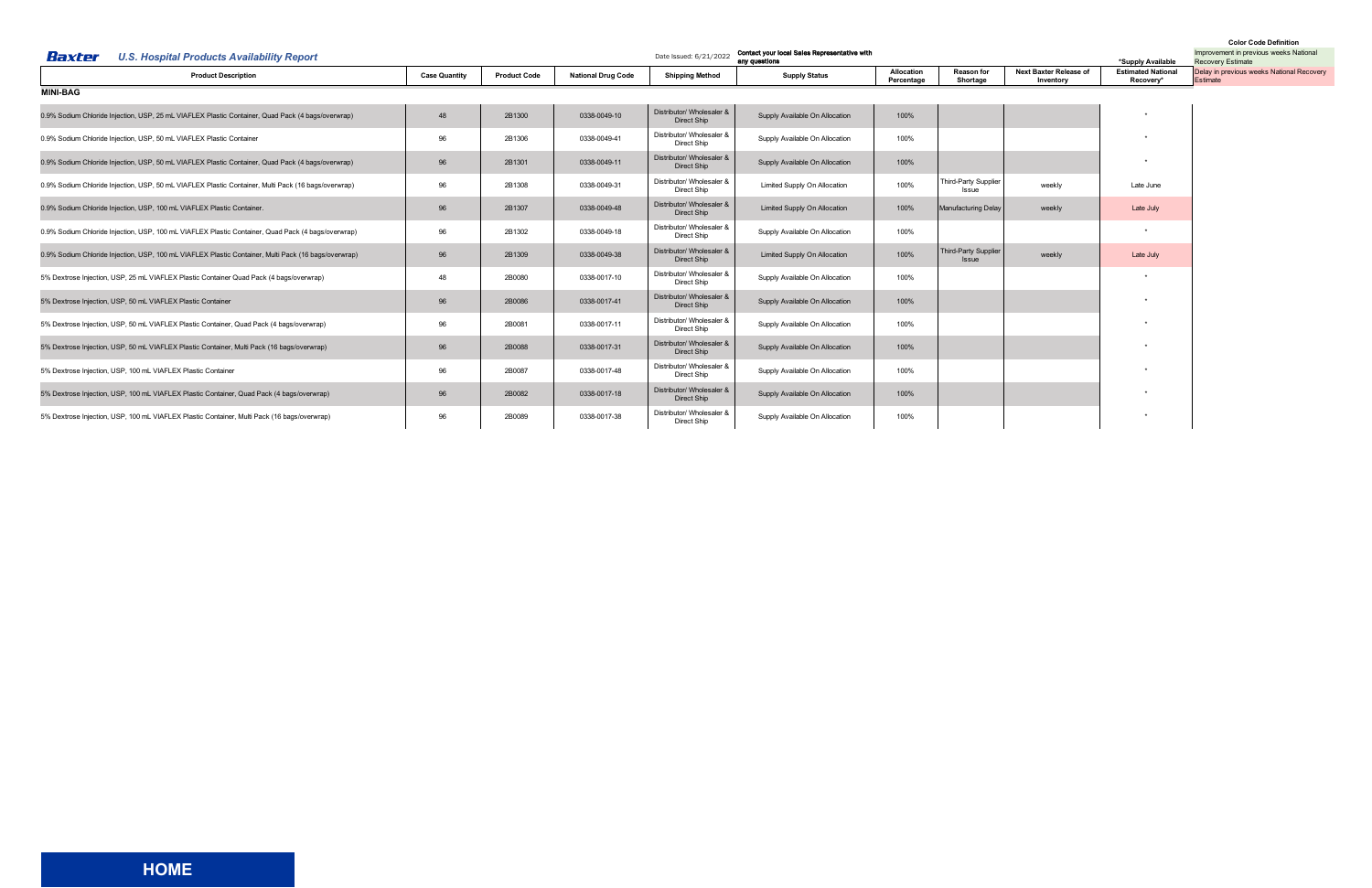<span id="page-2-0"></span>

| Baxter           | <b>U.S. Hospital Products Availability Report</b>                                                |                      |                     |                           | Date Issued: 6/21/2022                   | Contact your local Sales Representative with<br>any questions |                                 |                               |                                     | *Supply Available                      | Improvement in previous weeks National<br><b>Recovery Estimate</b> |
|------------------|--------------------------------------------------------------------------------------------------|----------------------|---------------------|---------------------------|------------------------------------------|---------------------------------------------------------------|---------------------------------|-------------------------------|-------------------------------------|----------------------------------------|--------------------------------------------------------------------|
|                  | <b>Product Description</b>                                                                       | <b>Case Quantity</b> | <b>Product Code</b> | <b>National Drug Code</b> | <b>Shipping Method</b>                   | <b>Supply Status</b>                                          | <b>Allocation</b><br>Percentage | <b>Reason for</b><br>Shortage | Next Baxter Release of<br>Inventory | <b>Estimated National</b><br>Recovery* | Delay in previous weeks National Recovery<br>Estimate              |
| <b>VIAL-MATE</b> |                                                                                                  |                      |                     |                           |                                          |                                                               |                                 |                               |                                     |                                        |                                                                    |
|                  | VIAL-MATE Adaptor. Only for powdered single dose vials with 20 mm closure and VIAFLEX containers | 200                  | 2B807               | <b>NA</b>                 | Distributor/ Wholesaler &<br>Direct Ship | <b>Limited Supply On Allocation</b>                           | 80%                             | Demand Increase               | weekly                              | Q3                                     |                                                                    |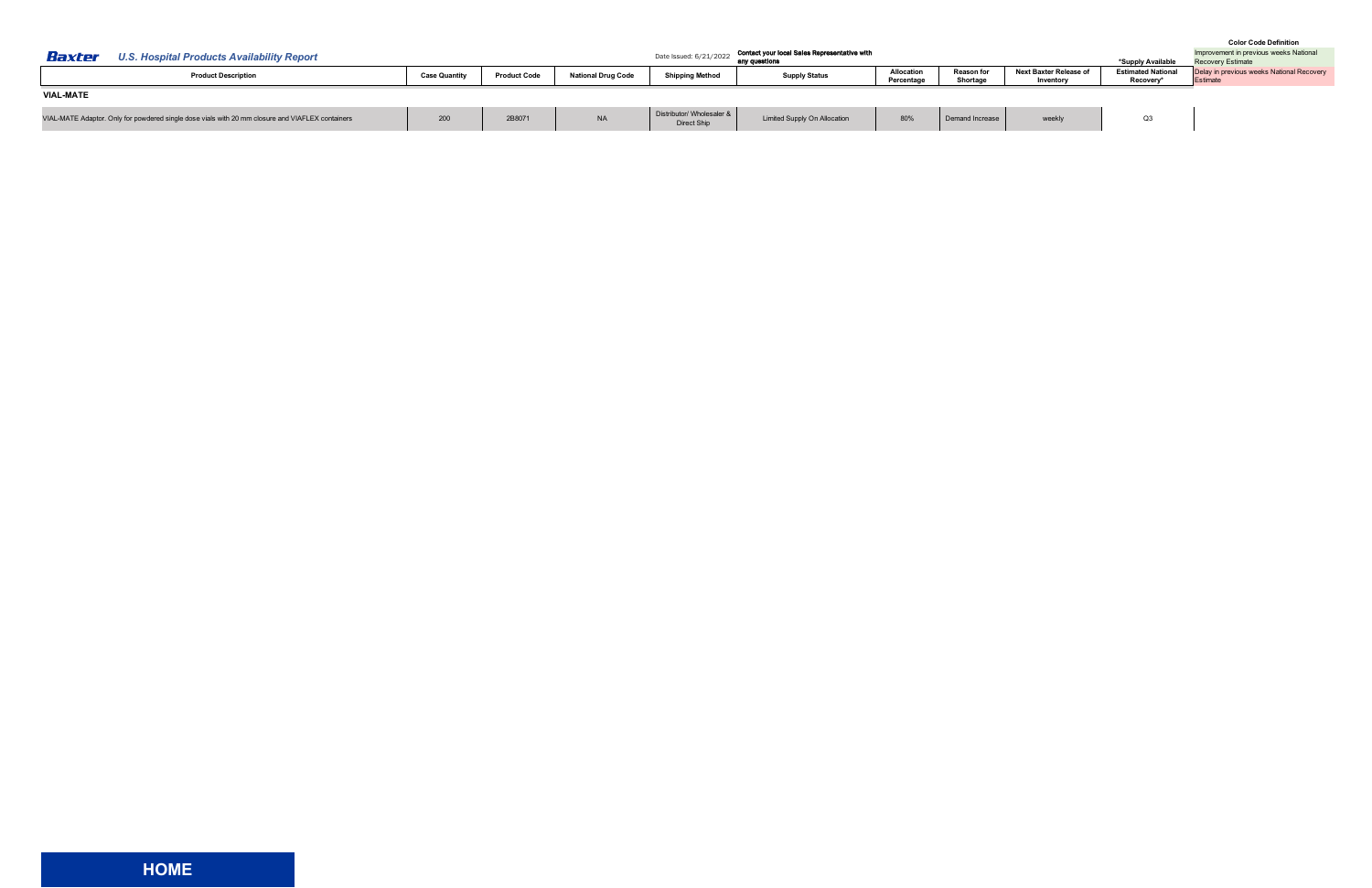<span id="page-3-0"></span>

| Baxter<br>U.S. Hospital Products Availability Report                              |                      | Contact your local Sales Representative with<br>Date Issued: 6/21/2022<br>any questions |                           |                                          |                                |                          |                                      |                                            | *Supply Available                      | Improvement in previous weeks National<br><b>Recovery Estimate</b> |
|-----------------------------------------------------------------------------------|----------------------|-----------------------------------------------------------------------------------------|---------------------------|------------------------------------------|--------------------------------|--------------------------|--------------------------------------|--------------------------------------------|----------------------------------------|--------------------------------------------------------------------|
| <b>Product Description</b>                                                        | <b>Case Quantity</b> | <b>Product Code</b>                                                                     | <b>National Drug Code</b> | <b>Shipping Method</b>                   | <b>Supply Status</b>           | Allocation<br>Percentage | <b>Reason for</b><br>Shortage        | <b>Next Baxter Release of</b><br>Inventory | <b>Estimated National</b><br>Recovery* | Delay in previous weeks National Recovery<br>Estimate              |
| <b>MINI-BAG PLUS</b>                                                              |                      |                                                                                         |                           |                                          |                                |                          |                                      |                                            |                                        |                                                                    |
| 0.9% Sodium Chloride Injection, USP, 50 mL MINI-BAG Plus Container. Quad Pack.    | 80                   | 2B0042                                                                                  | 0338-0553-11              | Distributor/ Wholesaler &<br>Direct Ship | Supply Available On Allocation | 100%                     |                                      |                                            |                                        |                                                                    |
| 0.9% Sodium Chloride Injection, USP, 50 mL MINI-BAG Plus Container. Single Pack.  | 30                   | EZPB0042                                                                                | 0338-9151-30              | Distributor/ Wholesaler &<br>Direct Ship | Supply Available On Allocation | 100%                     |                                      |                                            |                                        |                                                                    |
| 0.9% Sodium Chloride Injection, USP, 100 mL MINI-BAG Plus Container. Single Pack. | 30                   | EZPB0043                                                                                | 0338-9159-30              | Distributor/ Wholesaler &<br>Direct Ship | Limited Supply On Allocation   | 100%                     | Demand Increase                      | weekly                                     | 2023                                   |                                                                    |
| 0.9% Sodium Chloride Injection, USP, 100 mL MINI-BAG Plus Container. Quad Pack.   | 80                   | 2B0043                                                                                  | 0338-0553-18              | Distributor/ Wholesaler &<br>Direct Ship | Limited Supply On Allocation   | 100%                     | Third-Party Supplier<br><b>Issue</b> | weekly                                     | Late July                              |                                                                    |
| 5% Dextrose Injection, USP, 50 mL MINI-BAG Plus Container. Quad Pack.             | 80                   | 2B0040                                                                                  | 0338-0551-11              | Distributor/ Wholesaler &<br>Direct Ship | Supply Available On Allocation | 100%                     |                                      |                                            |                                        |                                                                    |
| 5% Dextrose Injection, USP, 50 mL MINI-BAG Plus Container. Single Pack.           | 30                   | EZPB0040                                                                                | 0338-9143-30              | Distributor/ Wholesaler &<br>Direct Ship | Supply Available On Allocation | 100%                     |                                      |                                            |                                        |                                                                    |
| 5% Dextrose Injection, USP, 100 mL MINI-BAG Plus Container. Single Pack.          | 30                   | EZPB0041                                                                                | 0338-9147-30              | Distributor/ Wholesaler &<br>Direct Ship | Limited Supply On Allocation   | 100%                     | Demand Increase                      | Early July                                 | 2023                                   |                                                                    |
| 5% Dextrose Injection, USP, 100 mL MINI-BAG Plus Container. Quad Pack.            | 80                   | 2B0041                                                                                  | 0338-0551-18              | Distributor/ Wholesaler &<br>Direct Ship | Supply Available On Allocation | 100%                     |                                      |                                            |                                        |                                                                    |
| MINI-Bag Plus Docking Assist Tool                                                 |                      | 2C4950                                                                                  | <b>NA</b>                 | Distributor/ Wholesaler &<br>Direct Ship | Supply Available               |                          |                                      |                                            |                                        |                                                                    |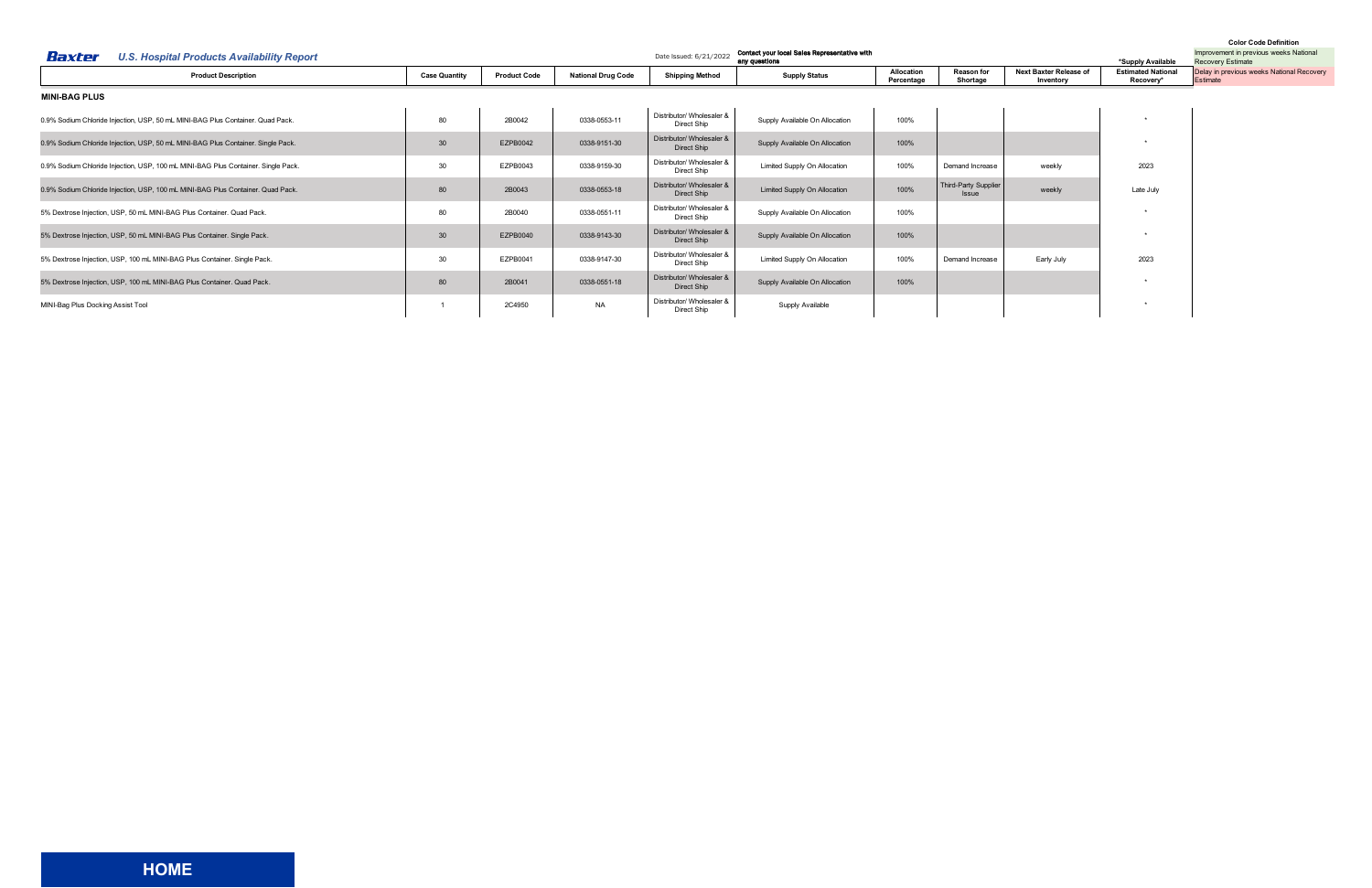<span id="page-4-0"></span>

| Baxter<br><b>U.S. Hospital Products Availability Report</b>                                                     |                      |                     | *Supply Available         | <b>Color Code Definition</b><br>Improvement in previous weeks National<br><b>Recovery Estimate</b> |                                |                          |                                      |                                     |                                        |                                                       |
|-----------------------------------------------------------------------------------------------------------------|----------------------|---------------------|---------------------------|----------------------------------------------------------------------------------------------------|--------------------------------|--------------------------|--------------------------------------|-------------------------------------|----------------------------------------|-------------------------------------------------------|
| <b>Product Description</b>                                                                                      | <b>Case Quantity</b> | <b>Product Code</b> | <b>National Drug Code</b> | <b>Shipping Method</b>                                                                             | <b>Supply Status</b>           | Allocation<br>Percentage | <b>Reason for</b><br>Shortage        | Next Baxter Release of<br>Inventory | <b>Estimated National</b><br>Recovery* | Delay in previous weeks National Recovery<br>Estimate |
| <b>PHARMACEUTICALS</b>                                                                                          |                      |                     |                           |                                                                                                    |                                |                          |                                      |                                     |                                        |                                                       |
| Amiodarone HCI (NEXTERONE) Premixed Injection 150 mg/100 ml in GALAXY Plastic Container. Liquid Premix.         | 12                   | 2G3451              | 04306-6150-10             | Distributor/ Wholesaler &<br><b>Direct Ship</b>                                                    | <b>Limited Supply</b>          |                          | <b>Manufacturing Delay</b>           | Mid June                            | Mid July                               |                                                       |
| Amiodarone HCI (NEXTERONE) Premixed Injection 360 mg/200 mL in GALAXY Plastic Container. Liquid Premix.         | 10                   | 2G3450              | 04306-6360-20             | Distributor/ Wholesaler &<br>Direct Ship                                                           | <b>Limited Supply</b>          |                          | Manufacturing Delay                  | weekly                              | Q2                                     |                                                       |
| Bivalirudin in 0.9% Sodium Chloride Injection 250 mg / 50 mL Galaxy Plastic Container. Frozen Premix            | 24                   | 2G3567              | 0338-9572-24              | Direct Only                                                                                        | <b>Supply Available</b>        |                          |                                      |                                     |                                        |                                                       |
| Bupivacaine HCL in 8.25% Dextrose Injection, USP, 7.5 mg/mL Single Dose Ampule (10 x 2 mL). SPINAL 0.75%        | 10                   | AIN00189            | 03600-0092-10             | Distributor/ Wholesaler &<br>Direct Ship                                                           | Stocked Out                    |                          | <b>Manufacturing Delay</b>           |                                     | TBD                                    |                                                       |
| Cardioplegic Solution for Cardiac Perfusion 1000 mL in VIAFLEX Plastic Container                                | 14                   | 2B1462X             | 0338-0341-04              | Distributor/ Wholesaler &<br>Direct Ship                                                           | <b>Supply Available</b>        |                          |                                      |                                     |                                        |                                                       |
| Cefazolin Injection, USP, 1 gram/50 mL in GALAXY Plastic Container. Frozen Premix.                              | 24                   | 2G3503              | 0338-3503-41              | Direct Only                                                                                        | Supply Available               |                          |                                      |                                     | Recovered                              |                                                       |
| Cefazolin Injection, USP, 2 gram/100 mL in GALAXY Plastic Container. Frozen Premix.                             | 12                   | 2G3508              | 0338-3508-41              | <b>Direct Only</b>                                                                                 | <b>Limited Supply</b>          |                          | <b>Manufacturing Delay</b>           | weekly                              | Q2                                     |                                                       |
| Cefepime Injection 1 gram/50 mL in GALAXY Plastic Container. Frozen Premix.                                     | 24                   | 2G3578              | 0338-1301-41              | Direct Only                                                                                        | Supply Available               |                          |                                      |                                     |                                        |                                                       |
| Cefepime Injection 2 gram/100 mL in GALAXY Plastic Container. Frozen Premix.                                    | 12                   | 2G3579              | 0338-1301-48              | <b>Direct Only</b>                                                                                 | <b>Supply Available</b>        |                          |                                      |                                     |                                        |                                                       |
| Ceftriaxone Injection, USP, 1 gram/50 mL in GALAXY Plastic Container. Frozen Premix                             | 24                   | 2G3504              | 0338-5002-41              | Direct Only                                                                                        | <b>Limited Supply</b>          |                          | <b>Manufacturing Delay</b>           | weekly                              | Q2                                     |                                                       |
| Ceftriaxone Injection, USP, 2 gram/50 mL in GALAXY Plastic Container. Frozen Premix.                            | 24                   | 2G3505              | 0338-5003-41              | <b>Direct Only</b>                                                                                 | <b>Supply Available</b>        |                          |                                      |                                     |                                        |                                                       |
| Ciprofloxacin Injection, USP, in 5% Dextrose, 200 mg/100 mL PVC Flexible Container                              | 24                   | AIN00190            | 03600-0008-24             | Distributor/ Wholesaler &<br>Direct Ship                                                           | Supply Available               |                          |                                      |                                     |                                        |                                                       |
| Ciprofloxacin Injection, USP, in 5% Dextrose, 400 mg/200 mL PVC Flexible Container                              | 24                   | AIN00191            | 03600-0009-24             | Distributor/ Wholesaler &<br>Direct Ship                                                           | Supply Available               |                          |                                      |                                     | Recovered                              |                                                       |
| Clindamycin in 0.9% Sodium Chloride Injection, 300mg/50mL in GALAXY Plastic Container. Liquid Premix.           | 24                   | 2G3455              | 0338-9545-50              | Distributor/ Wholesaler &<br>Direct Ship                                                           | Stocked Out                    | 100%                     | <b>Manufacturing Delay</b>           | weekly                              | Q3                                     |                                                       |
| Clindamycin in 0.9% Sodium Chloride Injection, 600mg/50mL in GALAXY Plastic Container. Liquid Premix.           | 24                   | 2G3456              | 0338-9549-50              | Distributor/ Wholesaler &<br>Direct Ship                                                           | Stocked Out                    | 100%                     | Manufacturing Delay                  | Late June                           | Q3                                     |                                                       |
| Clindamycin in 0.9% Sodium Chloride Injection, 900mg/50mL in GALAXY Plastic Containe. Liquid Premix.            | 24                   | 2G3457              | 0338-9553-50              | Distributor/ Wholesaler &<br><b>Direct Ship</b>                                                    | Stocked Out                    | 100%                     | Manufacturing Delay                  | July                                | Q3                                     |                                                       |
| Clindamycin in 5% Dextrose Injection, 300mg /50mL in GALAXY Plastic Container. Liquid Premix.                   | 24                   | 2G3452              | 0338-3410-50              | Distributor/ Wholesaler &<br>Direct Ship                                                           | Stocked Out                    | 100%                     | Manufacturing Delay                  | Late June                           | Q3                                     |                                                       |
| Clindamycin in 5% Dextrose Injection, 600mg/50mL in GALAXY Plastic Container. Liquid Premix                     | 24                   | 2G3453              | 0338-3612-50              | Distributor/ Wholesaler &<br>Direct Ship                                                           | Limited Supply On Allocation   | 100%                     | Manufacturing Delay                  | Late June                           | Q3                                     |                                                       |
| Clindamycin in 5% Dextrose Injection, 900mg/50mL in GALAXY Plastic Container. Liquid Premix.                    | 24                   | 2G3454              | 0338-3814-50              | Distributor/ Wholesaler &<br><b>Direct Ship</b>                                                    | Limited Supply On Allocation   | 100%                     | <b>Manufacturing Delay</b>           | Late June                           | Q3                                     |                                                       |
| Cyclophosphamide for Injection, USP, 500 mg Single-Dose Vial. Carton of 1 Vial                                  |                      | 1001995501          | 01001-9955-01             | Distributor/ Wholesaler &<br>Direct Ship                                                           | Supply Available               |                          |                                      |                                     |                                        |                                                       |
| Cyclophosphamide for Injection, USP, 1 gram Single-Dose Vial. Carton of 1 Vial                                  | $\mathbf{1}$         | 1001995601          | 01001-9956-01             | Distributor/ Wholesaler &<br>Direct Ship                                                           | Supply Available               |                          |                                      |                                     |                                        |                                                       |
| Cyclophosphamide for Injection, USP, 2 gram Single-Dose Vial. Carton of 1 Vial                                  |                      | 1001995701          | 01001-9957-01             | Distributor/ Wholesaler &<br>Direct Ship                                                           | Supply Available               |                          |                                      |                                     |                                        |                                                       |
| Dexmedetomidine Hydrochloride 4 mcg/mL in 0.9% Sodium Chloride injection (200 mcg/50 mL). Liquid Premix.        | 24                   | 2G3496              | 0338-9555-24              | Distributor/ Wholesaler &<br>Direct Ship                                                           | Supply Available               |                          |                                      |                                     |                                        |                                                       |
| Dexmedetomidine Hydrochloride 4 mcg/mL in 0.9% Sodium Chloride injection (400 mcg/100 mL). Liquid Premix.       | 12                   | 2G3497              | 0338-9557-12              | Distributor/ Wholesaler &<br>Direct Ship                                                           | Supply Available               |                          |                                      |                                     | $\star$                                |                                                       |
| DOBUTamine Hydrochloride in 5% Dextrose Injection, 250 mg/mL in VIAFLEX Plastic Container. Liquid Premix.       | 18                   | 2B0791              | 0338-1073-02              | Distributor/ Wholesaler &<br>Direct Ship                                                           | Limited Supply On Allocation   | 100%                     | Third-Party Supplier<br><b>Issue</b> | Late June                           | August                                 |                                                       |
| DOBUTamine Hydrochloride in 5% Dextrose Injection, 500 mg/250 mL in VIAFLEX Plastic Container. Liquid Premix.   | 18                   | 2B0792              | 0338-1075-02              | Distributor/ Wholesaler &<br>Direct Ship                                                           | Limited Supply On Allocation   | 100%                     | Third-Party Supplier<br>Issue        | Mid July                            | August                                 |                                                       |
| DOBUTamine Hydrochloride in 5% Dextrose Injection, 1000mg/250 mL in VIAFLEX Plastic Container. Liquid Premix.   | 18                   | 2B0793              | 0338-1077-02              | Distributor/ Wholesaler &<br>Direct Ship                                                           | Limited Supply On Allocation   | 100%                     | Third-Party Supplier<br><b>Issue</b> | Mid July                            | August                                 |                                                       |
| DOPamine Hydrochloride in 5% Dextrose Injection, 800 mcg/mL in 250 mL VIAFLEX Plastic Container. Liquid Premix. | 18                   | 2B0832              | 0338-1005-02              | Distributor/ Wholesaler &<br>Direct Ship                                                           | Supply Available On Allocation | 100%                     |                                      |                                     |                                        |                                                       |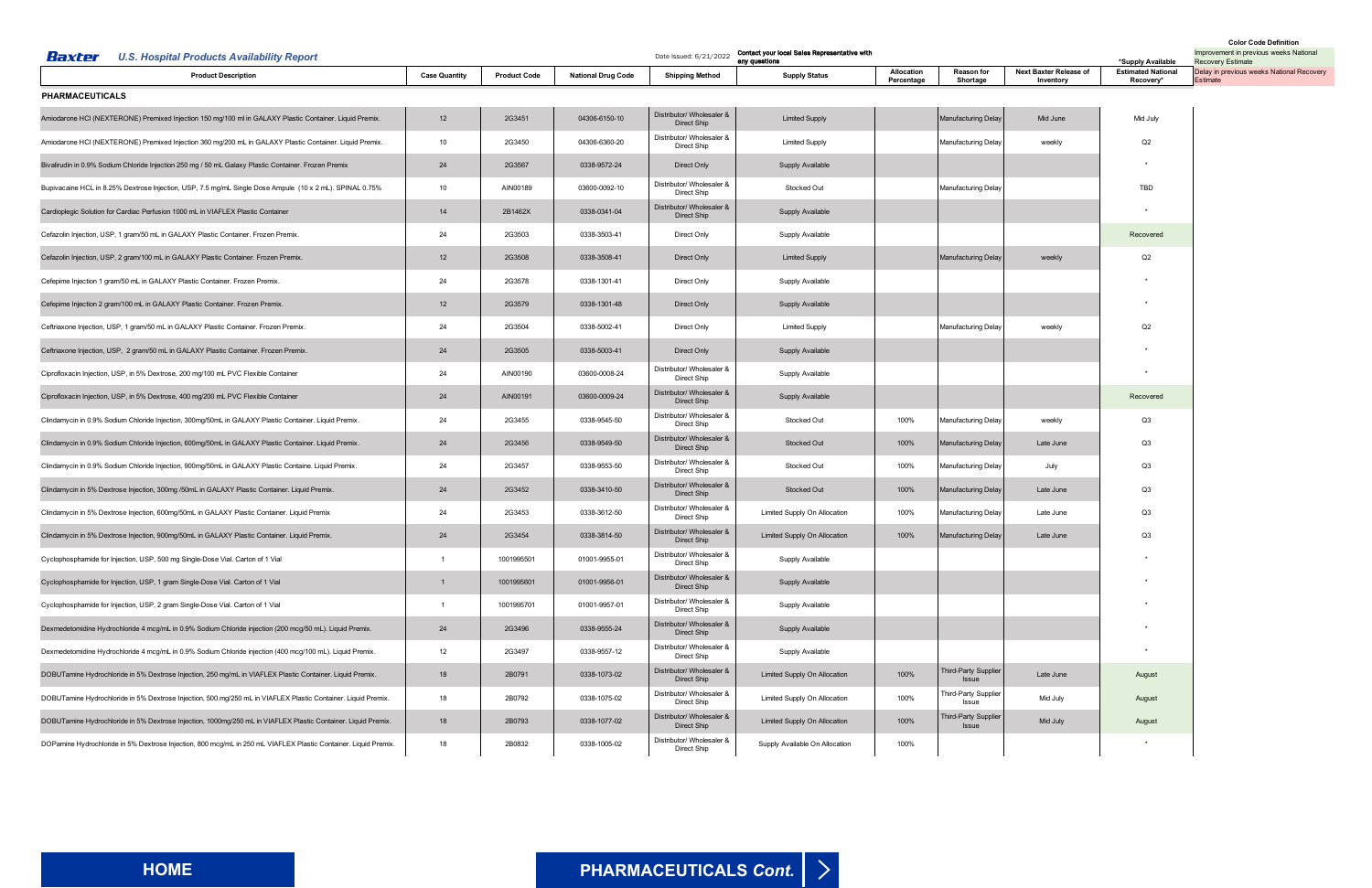# **[HOME](#page-0-0)**

<span id="page-5-0"></span>

| Baxter<br><b>U.S. Hospital Products Availability Report</b>                                                       |                      |                     |                           | Date Issued: 6/21/2022                   | Contact your local Sales Representative with<br>any questions |                                 |                                      |                                     | *Supply Available                      | <b>Color Code Definition</b><br>Improvement in previous weeks National<br><b>Recovery Estimate</b> |
|-------------------------------------------------------------------------------------------------------------------|----------------------|---------------------|---------------------------|------------------------------------------|---------------------------------------------------------------|---------------------------------|--------------------------------------|-------------------------------------|----------------------------------------|----------------------------------------------------------------------------------------------------|
| <b>Product Description</b>                                                                                        | <b>Case Quantity</b> | <b>Product Code</b> | <b>National Drug Code</b> | <b>Shipping Method</b>                   | <b>Supply Status</b>                                          | <b>Allocation</b><br>Percentage | <b>Reason for</b><br>Shortage        | Next Baxter Release of<br>Inventory | <b>Estimated National</b><br>Recovery* | Delay in previous weeks National Recovery<br>Estimate                                              |
| DOPamine Hydrochloride in 5% Dextrose Injection, 800 mcg/mL in 500 mL VIAFLEX Plastic Container. Liquid Premix.   | 12                   | 2B0833              | 0338-1005-03              | Distributor/ Wholesaler &<br>Direct Ship | Supply Available On Allocation                                | 100%                            |                                      |                                     |                                        |                                                                                                    |
| DOPamine Hydrochloride in 5% Dextrose Injection, 1600 mcg/mL in 250 mL VIAFLEX Plastic Container. Liquid Premix.  | 18                   | 2B0842              | 0338-1007-02              | Distributor/ Wholesaler 8<br>Direct Ship | Supply Available On Allocation                                | 100%                            |                                      |                                     |                                        |                                                                                                    |
| DOPamine Hydrochloride in 5% Dextrose Injection, 1600 mcg/mL in 500 mL VIAFLEX Plastic Container. Liquid Premix.  | 12                   | 2B0843              | 0338-1007-03              | Distributor/ Wholesaler &<br>Direct Ship | Supply Available On Allocation                                | 100%                            |                                      |                                     |                                        |                                                                                                    |
| DOPamine Hydrochloride in 5% Dextrose Injection, 3200 mcg/mL in 250 mL VIAFLEX Plastic Container. Liquid Premix.  | 18                   | 2B0846              | 0338-1009-02              | Distributor/ Wholesaler &<br>Direct Ship | Supply Available On Allocation                                | 100%                            |                                      |                                     |                                        |                                                                                                    |
| Desflurane, USP (SUPRANE) Volatile Liquid for Inhalation, 240 mL Aluminum Bottle.                                 | 6                    | 1001964134          | 01001-9641-34             | Distributor/ Wholesaler &<br>Direct Ship | Supply Available                                              |                                 |                                      |                                     |                                        |                                                                                                    |
| Docetaxel Injection, 20 mg/ 2 mL Multiple Dose Vial                                                               |                      | 1001992801          | 04306-6001-01             | Distributor/ Wholesaler &<br>Direct Ship | Supply Available                                              |                                 |                                      |                                     |                                        |                                                                                                    |
| Docetaxel Injection, 80 mg/ 8 mL Multiple Dose Vial                                                               |                      | 1001992802          | 04306-6006-01             | Distributor/ Wholesaler &<br>Direct Ship | Supply Available                                              |                                 |                                      |                                     |                                        |                                                                                                    |
| Docetaxel Injection, 160 mg / 16 mL Multiple Dose Vial                                                            |                      | 1001992803          | 04306-6010-01             | Distributor/ Wholesaler &<br>Direct Ship | Supply Available                                              |                                 |                                      |                                     |                                        |                                                                                                    |
| Doxorubicin hydrochloride liposome injection (DOXIL) 20 mg / 10 mL (2 mg / mL) single-dose vial                   | $\mathbf{1}$         | LD0020B             | 0338-0063-01              | Distributor/ Wholesaler &<br>Direct Ship | Limited Supply On Allocation                                  | 50%                             | Third-Party Supplier<br>Issue        | July                                | Q3                                     |                                                                                                    |
| Doxorubicin hydrochloride liposome injection (DOXIL) 50 mg / 25 mL (2 mg / mL) single-dose vial                   |                      | LD0050B             | 0338-0067-01              | Distributor/ Wholesaler &<br>Direct Ship | Limited Supply On Allocation                                  | 50%                             | <b>Third-Party Supplier</b><br>Issue | July                                | Q3                                     |                                                                                                    |
| Doxorubicin hydrochloride liposome injection, 20 mg / 10 mL (2 mg / mL) single-dose vial                          | $\mathbf{1}$         | LD0020              | 0338-0080-01              | Distributor/ Wholesaler &<br>Direct Ship | Stocked Out                                                   |                                 | Product<br>Discontinued              |                                     |                                        |                                                                                                    |
| Doxorubicin hydrochloride liposome injection, 50 mg / 25 mL (2 mg / mL) single-dose vial                          |                      | LD0050              | 0338-0086-01              | Distributor/ Wholesaler &<br>Direct Ship | Stocked Out                                                   |                                 | Product<br>Discontinued              |                                     |                                        |                                                                                                    |
| Eptifibatide Injection, 75 mg/100 mL, in GALAXY Container, Liquid Premix.                                         | 12                   | 2G3476              | 0338-9558-10              | Distributor/ Wholesaler &<br>Direct Ship | Supply Available                                              |                                 |                                      |                                     | Recovered                              |                                                                                                    |
| Esmolol Hydrochloride (BREVIBLOC) Injection 100 mg/10mL (10mg/mL) Ready-to-use-Vials, 10 mL Vials                 | 25                   | 1001911501          | 01001-9115-01             | Distributor/ Wholesaler &<br>Direct Ship | Supply Available                                              |                                 |                                      |                                     |                                        |                                                                                                    |
| Esmolol Hydrochloride Injection 100 mg/10 mL (10 mg/mL), Ready-to-use-Vials, 10 mL Vials                          | 25                   | 1001912001          | 01001-9120-01             | Distributor/ Wholesaler &<br>Direct Ship | Supply Available                                              |                                 |                                      |                                     | Recovered                              |                                                                                                    |
| Esmolol Hydrochloride (BREVIBLOC) Double Strength Injection 2,000 mg/100mL in INTRAVIA Plastic Container          | 10                   | 1001907587          | 01001-9075-87             | Distributor/ Wholesaler &<br>Direct Ship | Supply Available                                              |                                 |                                      |                                     |                                        |                                                                                                    |
| Esmolol Hydrochloride (BREVIBLOC) Injection 2,500 mg/250 mL in INTRAVIA Plastic Container                         | 10                   | 1001905561          | 01001-9055-61             | Distributor/ Wholesaler &<br>Direct Ship | Supply Available                                              |                                 |                                      |                                     |                                        |                                                                                                    |
| Famotidine Injection in Sodium Chloride Injection, 20mg/50 mL in GALAXY Plastic Container. Liquid Premix.         | 48                   | 2G3424              | 0338-5197-41              | Distributor/ Wholesaler &<br>Direct Ship | Stocked Out                                                   |                                 | <b>Manufacturing Delay</b>           | August                              | Q3                                     |                                                                                                    |
| Fluconazole Injection, USP in Sodium Chloride Injection, 200 mg/100 mL INTRAVIA Plastic Container. Liquid Premix. | 10                   | 2J1446              | 0338-6046-48              | Distributor/ Wholesaler &<br>Direct Ship | Supply Available                                              |                                 |                                      |                                     |                                        |                                                                                                    |
| Fluconazole Injection, USP in Sodium Chloride Injection, 400 mg/200 mL INTRAVIA Plastic Container. Liquid Premix. | 10                   | 2J1445              | 0338-6045-37              | Distributor/ Wholesaler &<br>Direct Ship | Supply Available                                              |                                 |                                      |                                     |                                        |                                                                                                    |
| Flumazenil Injection, USP, 0.5 mg/5 mL (0.1 mg/mL), 5 mL Multi-Dose Vial                                          | 10                   | AIN00213            | 03600-0148-10             | Distributor/ Wholesaler &<br>Direct Ship | Supply Available                                              |                                 |                                      |                                     |                                        |                                                                                                    |
| Flumazenil Injection, USP 0.1 mg/mL 10mL Glass Vial                                                               | 10                   | AIN00212            | 03600-0149-10             | Distributor/ Wholesaler &<br>Direct Ship | Supply Available                                              |                                 |                                      |                                     |                                        |                                                                                                    |
| Furosemide Injection, USP, 10 mg/mL 2 mL Single Dose Glass Vial (25 x 2 mL)                                       | 25                   | AIN00218            | 03600-0282-25             | Distributor/ Wholesaler &<br>Direct Ship | Supply Available                                              |                                 |                                      |                                     |                                        |                                                                                                    |
| Furosemide Injection, USP, 10 mg/mL 4 mL Single Dose Glass Vial (25 x 4 mL)                                       | 25                   | AIN00221            | 03600-0283-25             | Distributor/ Wholesaler &<br>Direct Ship | Supply Available                                              |                                 |                                      |                                     | $\star$                                |                                                                                                    |
| Furosemide Injection, USP, 10 mg/mL 10 mL Single Dose Glass Vial (25 x 10 mL)                                     | 25                   | AIN00214            | 03600-0284-25             | Distributor/ Wholesaler &<br>Direct Ship | Supply Available                                              |                                 |                                      |                                     |                                        |                                                                                                    |
| Gentamicin Sulfate in 0.9% Sodium Chloride Injection, 60 mg/50 mL in VIAFLEX Plastic Container. Liquid Premix.    | 24                   | 2B0851              | 0338-0507-41              | Distributor/ Wholesaler &<br>Direct Ship | Limited Supply On Allocation                                  | 100%                            | Demand Increase                      | Early July                          | Mid July                               |                                                                                                    |
| Gentamicin Sulfate in 0.9% Sodium Chloride Injection, 80 mg/50 mL in VIAFLEX Plastic Container. Liquid Premix.    | 24                   | 2B0852              | 0338-0509-41              | Distributor/ Wholesaler &<br>Direct Ship | Supply Available On Allocation                                | 100%                            |                                      |                                     |                                        |                                                                                                    |
| Gentamicin Sulfate in 0.9% Sodium Chloride Injection, 80mg/100 mL in VIAFLEX Plastic Container. Liquid Premix.    | 24                   | 2B0862              | 0338-0503-48              | Distributor/ Wholesaler &<br>Direct Ship | Supply Available On Allocation                                | 100%                            |                                      |                                     |                                        |                                                                                                    |
| Gentamicin Sulfate in 0.9% Sodium Chloride Injection, 100 mg/50 mL in VIAFLEX Plastic Container. Liquid Premix.   | 24                   | 2B0853              | 0338-0511-41              | Distributor/ Wholesaler &<br>Direct Ship | Supply Available On Allocation                                | 100%                            |                                      |                                     |                                        |                                                                                                    |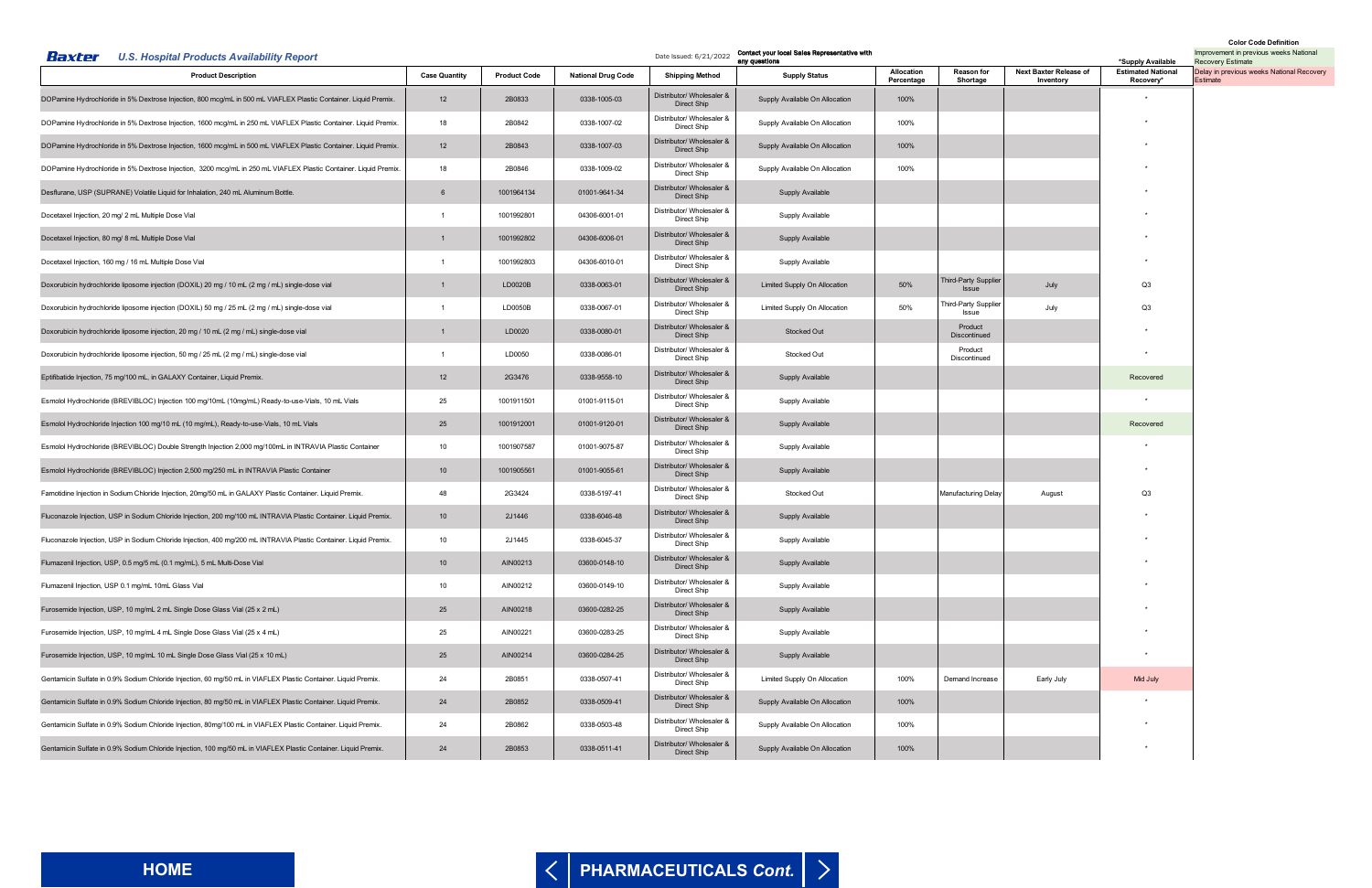<span id="page-6-0"></span>

| <b>U.S. Hospital Products Availability Report</b><br>Baxter                                                                     |                      |                     |                           | Date Issued: 6/21/2022                   | Contact your local Sales Representative with<br>any questions |                          |                               |                                     | *Supply Available                      | Improvement in previous weeks National<br><b>Recovery Estimate</b> |
|---------------------------------------------------------------------------------------------------------------------------------|----------------------|---------------------|---------------------------|------------------------------------------|---------------------------------------------------------------|--------------------------|-------------------------------|-------------------------------------|----------------------------------------|--------------------------------------------------------------------|
| <b>Product Description</b>                                                                                                      | <b>Case Quantity</b> | <b>Product Code</b> | <b>National Drug Code</b> | <b>Shipping Method</b>                   | <b>Supply Status</b>                                          | Allocation<br>Percentage | <b>Reason for</b><br>Shortage | Next Baxter Release of<br>Inventory | <b>Estimated National</b><br>Recovery* | Delay in previous weeks National Recovery<br>Estimate              |
| Gentamicin Sulfate in 0.9% Sodium Chloride Injection, 100 mg/100 mL in VIAFLEX Plastic Container. Liquid Premix.                | 24                   | 2B0863              | 0338-0505-48              | Distributor/ Wholesaler &<br>Direct Ship | Supply Available On Allocation                                | 100%                     |                               |                                     |                                        |                                                                    |
| Gentamicin Sulfate in 0.9% Sodium Chloride Injection, 120 mg/100 mL in VIAFLEX Plastic Container. Liquid Premix.                | 24                   | 2B0864              | 0338-0507-48              | Distributor/ Wholesaler &<br>Direct Ship | Limited Supply On Allocation                                  | 100%                     | Demand Increase               | Early July                          | Mid July                               |                                                                    |
| Heparin Sodium and 0.9% Sodium Chloride Injection, 1,000 units/ 500 mL(2 units / mL) in VIAFLEX Plastic Container               | 18                   | AHB0953U            | 0338-0424-18              | Distributor/ Wholesaler &<br>Direct Ship | Limited Supply On Allocation                                  | 100%                     | Manufacturing Delay           | Late June                           | July                                   |                                                                    |
| Heparin Sodium in 0.9% Sodium Chloride Injection, 2,000 USP units/1000 mL in VIAFLEX Plastic Container. Liquid<br>Premix.       | 12                   | 2B0944              | 0338-0433-04              | Distributor/ Wholesaler &<br>Direct Ship | Supply Available On Allocation                                | 100%                     |                               |                                     |                                        |                                                                    |
| Highly Concentrated Potassium Chloride Injection, 10 mEq/100 mL in VIAFLEX Plastic Container                                    | 24                   | 2B0826              | 0338-0709-48              | Distributor/ Wholesaler &<br>Direct Ship | Supply Available On Allocation                                | 100%                     |                               |                                     |                                        |                                                                    |
| Highly Concentrated Potassium Chloride Injection, 10 mEq/50 mL in VIAFLEX Plastic Container                                     | 24                   | 2B0821              | 0338-0705-41              | Distributor/ Wholesaler &<br>Direct Ship | Supply Available On Allocation                                | 100%                     |                               |                                     |                                        |                                                                    |
| Highly Concentrated Potassium Chloride Injection, 20 mEq/100 mL in VIAFLEX Plastic Container                                    | 24                   | 2B0827              | 0338-0705-48              | Distributor/ Wholesaler &<br>Direct Ship | Limited Supply On Allocation                                  | 100%                     | Manufacturing Delay           | Late June                           | Late June                              |                                                                    |
| Highly Concentrated Potassium Chloride Injection, 20 mEq/50 mL in VIAFLEX Plastic Container                                     | 24                   | 2B0822              | 0338-0703-41              | Distributor/ Wholesaler &<br>Direct Ship | Limited Supply On Allocation                                  | 100%                     | <b>Manufacturing Delay</b>    | Early July                          | Mid July                               |                                                                    |
| Highly Concentrated Potassium Chloride Injection, 40 mEq/100 mL in VIAFLEX Plastic Container                                    | 24                   | 2B0824              | 0338-0703-48              | Distributor/ Wholesaler &<br>Direct Ship | Supply Available On Allocation                                | 100%                     |                               |                                     | Recovered                              |                                                                    |
| Ifosfamide for Injection, USP (IFEX) 1 gm Single Dose Vial                                                                      | $\overline{1}$       | 338399101           | 0338-3991-01              | Distributor/ Wholesaler &<br>Direct Ship | <b>Supply Available</b>                                       |                          |                               |                                     |                                        |                                                                    |
| Ifosfamide for Injection 1 gram Single-Dose Vial                                                                                | $\overline{1}$       | 1001992501          | 01001-9925-01             | Distributor/ Wholesaler &<br>Direct Ship | Supply Available                                              |                          |                               |                                     |                                        |                                                                    |
| Ifosfamide for Injection, USP (IFEX) 3 gm Single Dose Vial                                                                      | $\overline{1}$       | 338399301           | 0338-3993-01              | Distributor/ Wholesaler &<br>Direct Ship | Supply Available                                              |                          |                               |                                     |                                        |                                                                    |
| Ifosfamide for Injection 3 gram Single-Dose Vial                                                                                | $\overline{1}$       | 1001992602          | 01001-9926-02             | Distributor/ Wholesaler &<br>Direct Ship | Supply Available                                              |                          |                               |                                     |                                        |                                                                    |
| Insulin Human in 0.9% Sodium Chloride (MYXREDLIN), 100 units/ 100 mL (1 unit/mL) Injection                                      | 12                   | 2G3322              | 0338-0126-12              | Distributor/ Wholesaler &<br>Direct Ship | Supply Available                                              |                          |                               |                                     |                                        |                                                                    |
| Isoflurane, USP (FORANE) Liquid For Inhalation, 100 mL Amber Colored Glass Bottles.                                             | 6                    | 1001936040          | 01001-9360-40             | Distributor/ Wholesaler &<br>Direct Ship | Supply Available                                              |                          |                               |                                     | Recovered                              |                                                                    |
| Isoflurane, USP (FORANE) Liquid For Inhalation 250 mL. Amber Colored Glass Bottles                                              | 6                    | 1001936060          | 01001-9360-60             | Distributor/ Wholesaler &<br>Direct Ship | <b>Supply Available</b>                                       |                          |                               |                                     |                                        |                                                                    |
| Ketorolac Tromethamine Injection, USP, 15 mg/ mL, 1 mL vial                                                                     | 10                   | KTR00001            | 0338-0069-10              | Distributor/ Wholesaler &<br>Direct Ship | Supply Available                                              |                          |                               |                                     |                                        |                                                                    |
| Ketorolac Tromethamine Injection, USP, 30 mg/ mL, 1 mL vial                                                                     | 25                   | <b>KTR00002</b>     | 0338-0072-25              | Distributor/ Wholesaler &<br>Direct Ship | <b>Supply Available</b>                                       |                          |                               |                                     |                                        |                                                                    |
| Labetalol Hydrochloride Injection USP, 20 mg/4 mL (5 mg/mL) Single-Dose Vial. (10 x 4 mL)                                       | 10                   | 3600032010          | 36000-320-01              | Distributor/ Wholesaler &<br>Direct Ship | <b>Limited Supply</b>                                         |                          | Demand Increase               | Late June                           | Late June                              |                                                                    |
| Labetalol Hydrochloride Injection USP, 100 mg/20 mL (5 mg/mL) Multi-Dose Vial (1 x 20 mL)                                       |                      | 3600032202          | 36000-322-01              | Distributor/ Wholesaler &<br>Direct Ship | <b>Limited Supply</b>                                         |                          | Demand Increase               | July                                | September                              |                                                                    |
| Labetalol Hydrochloride Injection USP, 200 mg/40 mL (5 mg/mL) Multi-Dose Vial (1 x 40 mL)                                       | $\overline{1}$       | 3600032402          | 36000-324-01              | Distributor/ Wholesaler &<br>Direct Ship | <b>Limited Supply</b>                                         |                          | Demand Increase               | August                              | September                              |                                                                    |
| Levofloxacin Injection in 5% Dextrose, 250 mg/50 mL Non-PVC Flexible Container                                                  | 24                   | AIN00233            | 03600-0046-24             | Distributor/ Wholesaler &<br>Direct Ship | <b>Supply Available</b>                                       |                          |                               |                                     |                                        |                                                                    |
| Levofloxacin Injection in 5% Dextrose, 500 mg/100 mL (5 mg/mL) Non-PVC Flexible Container                                       | 24                   | AIN00232            | 03600-0047-24             | Distributor/ Wholesaler &<br>Direct Ship | Supply Available                                              |                          |                               |                                     |                                        |                                                                    |
| Levofloxacin Injection in 5% Dextrose, 750 mg/150 mL Non-PVC Flexible Container                                                 | 24                   | AIN00231            | 03600-0048-24             | Distributor/ Wholesaler &<br>Direct Ship | <b>Supply Available</b>                                       |                          |                               |                                     |                                        |                                                                    |
| Lidocaine Hydrochloride in 5% Dextrose Injection, USP, 2 gram/250 mL (8 mg/mL) in VIAFLEX Plastic Container. Liquid<br>Premix.  | 24                   | 2B0962              | 0338-0411-02              | Distributor/ Wholesaler &<br>Direct Ship | Supply Available On Allocation                                | 100%                     |                               |                                     |                                        |                                                                    |
| Lidocaine Hydrochloride in 5% Dextrose Injection, USP, 2 grams/500 mL (4 mg/mL) in VIAFLEX Plastic Container. Liquid<br>Premix. | 18                   | 2B0973              | 0338-0409-03              | Distributor/ Wholesaler &<br>Direct Ship | Supply Available On Allocation                                | 100%                     |                               |                                     |                                        |                                                                    |
| Mesna Injection (MESNEX) 1gm/10 mL (100mg/mL) Multi-Dose Vial. Box of 1 vial                                                    | $\mathbf{1}$         | 338130501           | 0338-1305-01              | Distributor/ Wholesaler &<br>Direct Ship | Supply Available                                              |                          |                               |                                     |                                        |                                                                    |
| Mesna Injection 1 gm/10 mL Multi-Dose Vial (100 mg/mL). Box of 1 vial.                                                          | $\mathbf{1}$         | 1001995301          | 01001-9953-01             | Distributor/ Wholesaler &<br>Direct Ship | <b>Supply Available</b>                                       |                          |                               |                                     |                                        |                                                                    |
| Mesna Injection (MESNEX) 1 gm/10 mL (100 mg/mL) Multi-Dose Vial. Box of 10 vials                                                | 10 <sup>°</sup>      | 338130503           | 0338-1305-03              | Distributor/ Wholesaler &<br>Direct Ship | Supply Available                                              |                          |                               |                                     |                                        |                                                                    |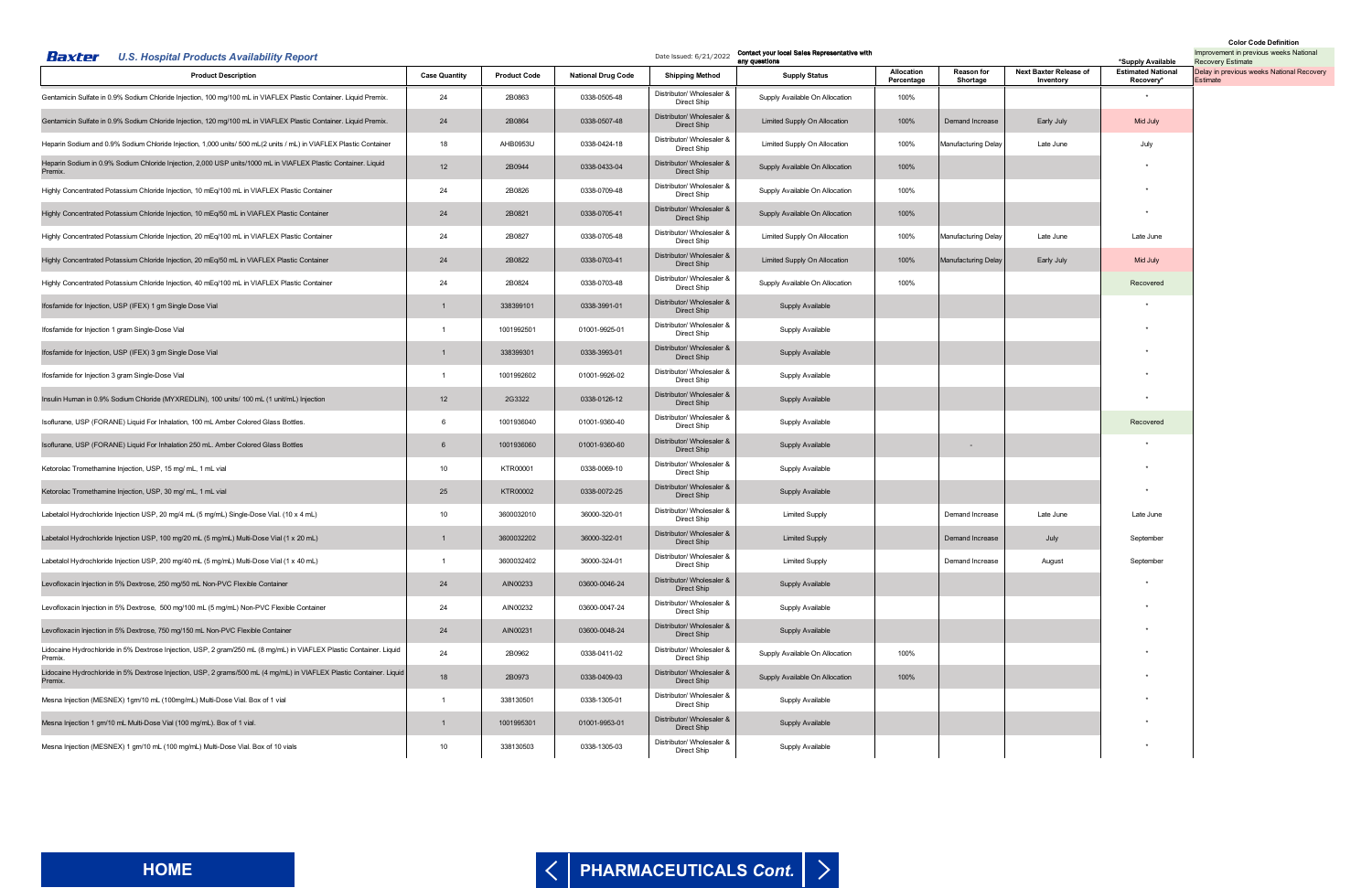<span id="page-7-0"></span>

| Baxter<br><b>U.S. Hospital Products Availability Report</b>                                                                   |                      |                     |                           | Date Issued: 6/21/2022                   | Contact your local Sales Representative with<br>any questions |                          |                               |                                     | *Supply Available                      | Improvement in previous weeks National<br><b>Recovery Estimate</b> |
|-------------------------------------------------------------------------------------------------------------------------------|----------------------|---------------------|---------------------------|------------------------------------------|---------------------------------------------------------------|--------------------------|-------------------------------|-------------------------------------|----------------------------------------|--------------------------------------------------------------------|
| <b>Product Description</b>                                                                                                    | <b>Case Quantity</b> | <b>Product Code</b> | <b>National Drug Code</b> | <b>Shipping Method</b>                   | <b>Supply Status</b>                                          | Allocation<br>Percentage | <b>Reason for</b><br>Shortage | Next Baxter Release of<br>Inventory | <b>Estimated National</b><br>Recovery* | Delay in previous weeks National Recovery<br>Estimate              |
| Mesna Injection 1 gm/10mL Multi-Dose Vial (100 mg/mL). Box of 10 vials                                                        | 10 <sup>°</sup>      | 1001995302          | 01001-9953-02             | Distributor/ Wholesaler &<br>Direct Ship | Supply Available                                              |                          |                               |                                     |                                        |                                                                    |
| Mesna Tablets (MESNEX), 400 mg Tablets, 10 Blisters per Card                                                                  | 10                   | 6710835659          | 06710-8356-59             | Distributor/ Wholesaler &<br>Direct Ship | Supply Available                                              |                          |                               |                                     |                                        |                                                                    |
| Metoprolol Tartrate Injection, USP, 1 mg/mL 5 mL Sterile Single Use Glass Vial (10 x 5 mL)                                    | 10                   | AIN00234            | 03600-0033-10             | Distributor/ Wholesaler &<br>Direct Ship | Supply Available                                              |                          |                               |                                     |                                        |                                                                    |
| Metronidazole Injection, 500mg/100 mL Isotonic Saline in VIAFLO Container                                                     | 50                   | FE3400G             | 0338-9554-50              | Distributor/ Wholesaler &<br>Direct Ship | Stocked Out                                                   |                          | Product<br>Discontinued       |                                     |                                        |                                                                    |
| Metronidazole Injection, USP, 500 mg/100 mL in VIAFLEX Plastic Container. Liquid Premix.                                      | 24                   | 2B3421              | 0338-1055-48              | Distributor/ Wholesaler &<br>Direct Ship | Supply Available                                              |                          |                               |                                     |                                        |                                                                    |
| Milrinone Lactate in 5% Dextrose Injection, 20 mg/100 mL (200 mcg/mL) INTRAVIA Plastic Container. Liquid Premix.              | 10                   | 2G3543              | 0338-6010-48              | Distributor/ Wholesaler &<br>Direct Ship | Supply Available On Allocation                                | 150%                     |                               |                                     |                                        |                                                                    |
| Milrinone Lactate in 5% Dextrose Injection, 40 mg/200 mL (200 mcg/mL) INTRAVIA Plastic Container. Liquid Premix.              | 10                   | 2J0901              | 0338-6011-37              | Distributor/ Wholesaler &<br>Direct Ship | Supply Available On Allocation                                | 150%                     |                               |                                     |                                        |                                                                    |
| Nafcillin Injection, USP, 1 gram/50 mL in GALAXY Plastic Container. Frozen Premix.                                            | 24                   | 2G3540              | 0338-1017-41              | Direct Only                              | Supply Available                                              |                          |                               |                                     |                                        |                                                                    |
| Nafcillin Injection, USP, 2 gram/100 mL in GALAXY Plastic Container. Frozen Premix.                                           | 12                   | 2G3556              | 0338-1019-48              | Direct Only                              | Supply Available                                              |                          |                               |                                     |                                        |                                                                    |
| Naloxone Hydrochloride Injection, USP 0.4 mg/mL 1mL Single Dose Vial, 10 vials/box                                            | 10                   | AIN03007            | 3600-0308-01              | Distributor/ Wholesaler &<br>Direct Ship | Supply Available                                              |                          |                               |                                     |                                        |                                                                    |
| Nicardipine hydrochloride (CARDENE I.V.) premixed injection in 0.86% Sodium Chloride 20 mg in 200 mL (0.1 mg/mL)              | 10                   | 2G3443              | 4306-6009-10              | Distributor/ Wholesaler &<br>Direct Ship | Supply Available                                              |                          |                               |                                     |                                        |                                                                    |
| Nicardipine hydrochloride (CARDENE I.V.) premixed injection in 0.83% Sodium Chloride 40 mg in 200 mL (0.2 mg/mL)              | 10                   | 2G3444              | 4306-6016-10              | Distributor/ Wholesaler &<br>Direct Ship | Supply Available                                              |                          |                               |                                     |                                        |                                                                    |
| Nitroglycerin in 5% Dextrose Injection 25 mg/250 mL (100 mcg/mL) in Glass Container                                           | 12                   | 1A0692              | 0338-1047-02              | Distributor/ Wholesaler &<br>Direct Ship | Supply Available                                              |                          |                               |                                     |                                        |                                                                    |
| Nitroglycerin in 5% Dextrose Injection 50 mg/250 mL (200 mcg/mL) in Glass Container                                           | 12                   | 1A0694              | 0338-1049-02              | Distributor/ Wholesaler &<br>Direct Ship | Supply Available                                              |                          |                               |                                     |                                        |                                                                    |
| Nitroglycerin in 5% Dextrose Injection 100 mg/250 mL (400 mcg/mL) in Glass Container                                          | 12                   | 1A0696              | 0338-1051-02              | Distributor/ Wholesaler &<br>Direct Ship | <b>Supply Available</b>                                       |                          |                               |                                     |                                        |                                                                    |
| Norepinephrine Bitartrate in 5% Dextrose Injection. 4 mg / 250 mL (16 mcg/mL) in VIAFLO Plastic Container. Liquid<br>Premix   | 20                   | <b>EZPE7748</b>     | 0338-0112-20              | Distributor/ Wholesaler &<br>Direct Ship | Supply Available                                              |                          |                               |                                     |                                        |                                                                    |
| Norepinephrine Bitartrate in 5% Dextrose Injection. 8 mg /250 mL (32 mcg / mL), in VIAFLO Plastic Container. Liquid<br>Premix | 20                   | <b>EZPE7788</b>     | 0338-0108-20              | Distributor/ Wholesaler &<br>Direct Ship | Supply Available                                              |                          |                               |                                     |                                        |                                                                    |
| Norepinephrine Bitartrate Injection, USP, 1 mg/ml 4 mL Single Dose Ampule (10 x 4 mL)                                         | 10                   | AIN00610            | 03600-0162-10             | Distributor/ Wholesaler &<br>Direct Ship | Supply Available                                              |                          |                               |                                     |                                        |                                                                    |
| Ondansetron Injection, USP, 2 mg/mL 2 mL Sterile Single Use Glass Vial (25 x 2 mL)                                            | 25                   | AIN00237            | 03600-0012-25             | Distributor/ Wholesaler &<br>Direct Ship | <b>Limited Supply</b>                                         |                          | Demand Increase               | Late June                           | July                                   |                                                                    |
| Ondansetron Injection, USP, 2 mg/mL 20 mL Sterile Multidose Glass Vial (1 x 20 mL)                                            |                      | AIN00236            | 03600-0013-01             | Distributor/ Wholesaler &<br>Direct Ship | Stocked Out                                                   |                          | Product<br>Discontinued       |                                     |                                        |                                                                    |
| Oxacillin Injection, USP, 1 gram/50 mL in GALAXY Plastic Container. Frozen Premix.                                            | 24                   | 2G3538              | 0338-1013-41              | Direct Only                              | Supply Available                                              |                          |                               |                                     |                                        |                                                                    |
| Oxacillin Injection, USP, 2 gram/50 mL in GALAXY Plastic Container. Frozen Premix.                                            | 24                   | 2G3539              | 0338-1015-41              | Direct Only                              | Supply Available                                              |                          |                               |                                     |                                        |                                                                    |
| Oxaliplatin Injection, USP 50 mg/ 10 mL Single-use Vial                                                                       | $\overline{1}$       | 1001992701          | 04306-6014-01             | Distributor/ Wholesaler &<br>Direct Ship | Supply Available                                              |                          |                               |                                     |                                        |                                                                    |
| Oxaliplatin Injection, USP 100 mg/ 20 mL Single-use Vial                                                                      | $\overline{1}$       | 1001992702          | 04306-6018-01             | Distributor/ Wholesaler &<br>Direct Ship | Supply Available                                              |                          |                               |                                     |                                        |                                                                    |
| Penicillin G Potassium Injection, USP, 1 million units/50 mL in GALAXY Plastic Container. Frozen Premix.                      | 24                   | 2G3542              | 0338-1021-41              | Direct Only                              | Supply Available                                              |                          |                               |                                     |                                        |                                                                    |
| Penicillin G Potassium Injection, USP, 2 million units/50 mL in GALAXY Plastic Container. Frozen Premix.                      | 24                   | 2G3543              | 0338-1023-41              | Direct Only                              | Supply Available                                              |                          |                               |                                     |                                        |                                                                    |
| Penicillin G Potassium Injection, USP, 3 million units/50 mL in GALAXY Plastic Container. Frozen Premix.                      | 24                   | 2G3544              | 0338-1025-41              | Direct Only                              | Supply Available                                              |                          |                               |                                     |                                        |                                                                    |
| Pralidoxime Chloride (PROTOPAM) for Injection 1 gm/20mL Single-Dose Vial                                                      | 6                    | 6097714101          | 06097-7141-27             | Distributor/ Wholesaler &<br>Direct Ship | Supply Available                                              |                          |                               |                                     | $\star$                                |                                                                    |
| Rocuronium Bromide Injection, 50 mg / 5 mL (5 mg / mL), Multiple Dose Vial                                                    | 10                   | <b>RCM0050</b>      | 04306-6007-10             | Distributor/ Wholesaler &<br>Direct Ship | <b>Limited Supply</b>                                         |                          | Demand Increase               | Late June                           | Late June                              |                                                                    |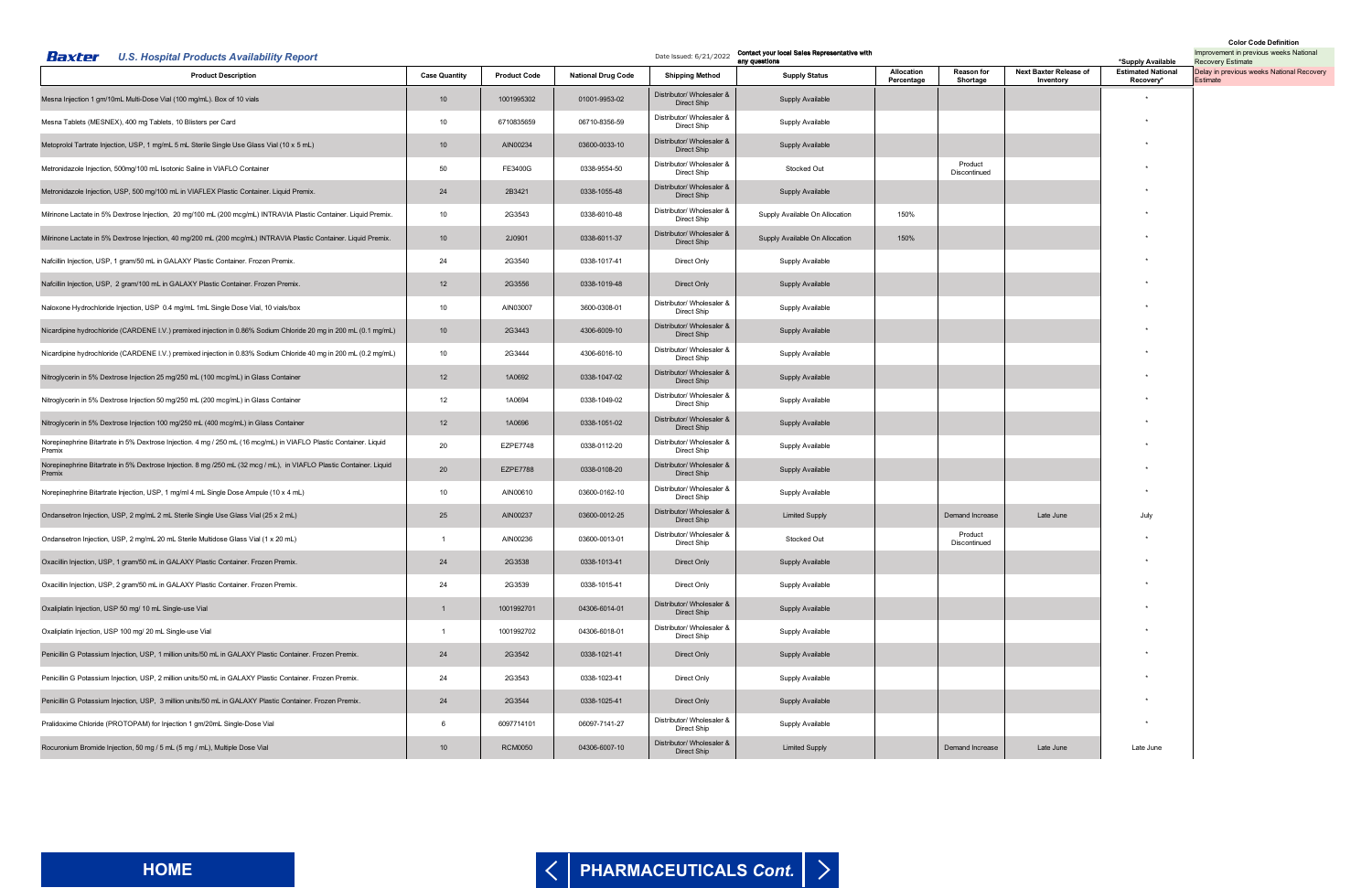<span id="page-8-0"></span>

| Baxter<br><b>U.S. Hospital Products Availability Report</b>                                                  |                      | Contact your local Sales Representative with<br>Date Issued: 6/21/2022<br>any questions |                           |                                          |                                |                          |                                      |                                     | <b>COIOL COUR DRIIIIIIOI</b><br>Improvement in previous weeks National<br><b>Recovery Estimate</b> |                                                       |
|--------------------------------------------------------------------------------------------------------------|----------------------|-----------------------------------------------------------------------------------------|---------------------------|------------------------------------------|--------------------------------|--------------------------|--------------------------------------|-------------------------------------|----------------------------------------------------------------------------------------------------|-------------------------------------------------------|
| <b>Product Description</b>                                                                                   | <b>Case Quantity</b> | <b>Product Code</b>                                                                     | <b>National Drug Code</b> | <b>Shipping Method</b>                   | <b>Supply Status</b>           | Allocation<br>Percentage | <b>Reason for</b><br>Shortage        | Next Baxter Release of<br>Inventory | *Supply Available<br><b>Estimated National</b><br>Recovery <sup>*</sup>                            | Delay in previous weeks National Recovery<br>Estimate |
| Rocuronium Bromide Injection, 100 mg /10 mL (10 mg / mL), Mulitple Dose Vial                                 | 10                   | <b>RCM0100</b>                                                                          | 04306-6013-10             | Distributor/ Wholesaler &<br>Direct Ship | Supply Available               |                          |                                      |                                     |                                                                                                    |                                                       |
| Ropivacaine Hydrochloride Injection, USP, (0.2%), 40 mg/20 mL (2 mg/mL) single dose vial x 10                | 10                   | 4306601510                                                                              | 04306-6015-01             | Distributor/ Wholesaler &<br>Direct Ship | <b>Limited Supply</b>          |                          | Demand Increase                      | September                           | September                                                                                          |                                                       |
| Ropivacaine Hydrochloride Injection, USP, (0.5%), 100 mg/20 mL (5 mg/mL) single dose vial x 10               | 10                   | 4306601910                                                                              | 04306-6019-10             | Distributor/ Wholesaler &<br>Direct Ship | <b>Limited Supply</b>          |                          | Demand Increase                      | July                                | September                                                                                          |                                                       |
| Ropivacaine Hydrochloride Injection, USP, (0.5%), 150 mg/30 mL (5 mg/mL) single dose vial x 10               | 10                   | 4306602310                                                                              | 04306-6023-10             | Distributor/ Wholesaler &<br>Direct Ship | <b>Limited Supply</b>          |                          | Demand Increase                      | Late July                           | September                                                                                          |                                                       |
| Ropivacaine Hydrochloride Injection, USP, (1%), 200 mg/20 mL (10 mg/mL) single dose vial x 10                | 10                   | 4306602710                                                                              | 04306-6027-10             | Distributor/ Wholesaler &<br>Direct Ship | <b>Limited Supply</b>          |                          | Demand Increase                      | August                              | September                                                                                          |                                                       |
| Scopolamine Transdermal System (TRANSDERM SCOP®) 1.5 mg Patch. 10 Patches                                    | 10                   | 1001955303                                                                              | 01001-9553-03             | Distributor/ Wholesaler &<br>Direct Ship | Supply Available               |                          |                                      |                                     |                                                                                                    |                                                       |
| Scopolamine Transdermal System (TRANSDERM SCOP®) 1.5 mg Patch. 24 Patches                                    | 24                   | 1001955304                                                                              | 01001-9553-04             | Distributor/ Wholesaler &<br>Direct Ship | Supply Available               |                          |                                      |                                     | $\star$                                                                                            |                                                       |
| Sevoflurane, USP, Volatile Liquid for Inhalation, 250 mL Aluminum Bottle                                     |                      | 1001965164                                                                              | 01001-9651-64             | Distributor/ Wholesaler &<br>Direct Ship | <b>Limited Supply</b>          |                          | <b>Third-Party Supplier</b><br>Issue | Mid June                            | July                                                                                               |                                                       |
| Tobramycin Injection, USP, 40 mg/mL 2 mL Multiple Dose Glass Vial (25 x 2 mL)                                | 25                   | AIN00238                                                                                | 03600-0244-25             | Distributor/ Wholesaler &<br>Direct Ship | Supply Available               |                          |                                      |                                     |                                                                                                    |                                                       |
| Tobramycin Injection, USP, 40 mg/mL 30 mL Multiple Dose Glass Vial (1 x 30 mL)                               |                      | AIN00239                                                                                | 03600-0242-01             | Distributor/ Wholesaler &<br>Direct Ship | Supply Available               |                          |                                      |                                     |                                                                                                    |                                                       |
| Tranexamic Acid Injection, USP, 1000 mg / 10 mL (100 mg/ mL). Single-Dose Vial. (10 x 10 mL)                 | 10                   | 4306600810                                                                              | 04306-6008-01             | Distributor/ Wholesaler &<br>Direct Ship | <b>Limited Supply</b>          |                          | Third-Party Supplier<br>Issue        | Late June                           | September                                                                                          |                                                       |
| Vancomycin Injection, USP in 5% Dextrose, 500mg/100 mL in GALAXY Plastic Container. Frozen Premix.           | 12                   | 2G3551                                                                                  | 0338-3551-48              | Direct Only                              | Supply Available On Allocation | 100%                     |                                      |                                     |                                                                                                    |                                                       |
| Vancomycin Injection, USP in 5% Dextrose, 750 mg/150 mL in GALAXY Plastic Container. Frozen Premix.          | <b>6</b>             | 2G3580                                                                                  | 0338-3580-48              | Direct Only                              | Stocked Out                    | 100%                     | <b>Manufacturing Delay</b>           | Early July                          | Q3                                                                                                 |                                                       |
| Vancomycin Injection, USP in 5% Dextrose, 1 gram/200 mL in GALAXY Plastic Container. Frozen Premix.          | 6                    | 2G3552                                                                                  | 0338-3552-48              | Direct Only                              | <b>Limited Supply</b>          |                          | <b>Manufacturing Delay</b>           | weekly                              | Q2                                                                                                 |                                                       |
| Vancomycin Injection, USP in 0.9% Sodium Chloride, 500 mg/100 mL, GALAXY Plastic Container                   | 12                   | 2G3590                                                                                  | 0338-3581-01              | Direct Only                              | Stocked Out                    | 100%                     | <b>Manufacturing Delay</b>           | Mid July                            | Q3                                                                                                 |                                                       |
| Vancomycin Injection, USP in 0.9% Sodium Chloride, 750 mg/150 mL in GALAXY Plastic Container. Frozen Premix. | 6                    | 2G3591                                                                                  | 0338-3582-01              | Direct Only                              | Stocked Out                    | 100%                     | <b>Manufacturing Delay</b>           | Early July                          | Q3                                                                                                 |                                                       |
| Vancomycin Injection, USP in 0.9% Sodium Chloride, 1g/200 mL in GALAXY Plastic Container. Frozen Premix.     | - 6                  | 2G3592                                                                                  | 0338-3583-01              | Direct Only                              | Supply Available               |                          |                                      |                                     |                                                                                                    |                                                       |
| Verapamil Hydrochloride Injection, USP, 5 mg/2 mL (2.5 mg/mL) single-dose vial (25 x 2mL)                    | 25                   | 4306603125                                                                              | 04306-6031-01             | Distributor/ Wholesaler &<br>Direct Ship | Supply Available               |                          |                                      |                                     |                                                                                                    |                                                       |
| Verapamil Hydrochloride Injection, USP, 10 mg/4 mL (2.5 mg/mL) single-dose vials (5 x 4 mL)                  | -5                   | 4306603505                                                                              | 04306-6090-01             | Distributor/ Wholesaler &<br>Direct Ship | Supply Available               |                          |                                      |                                     |                                                                                                    |                                                       |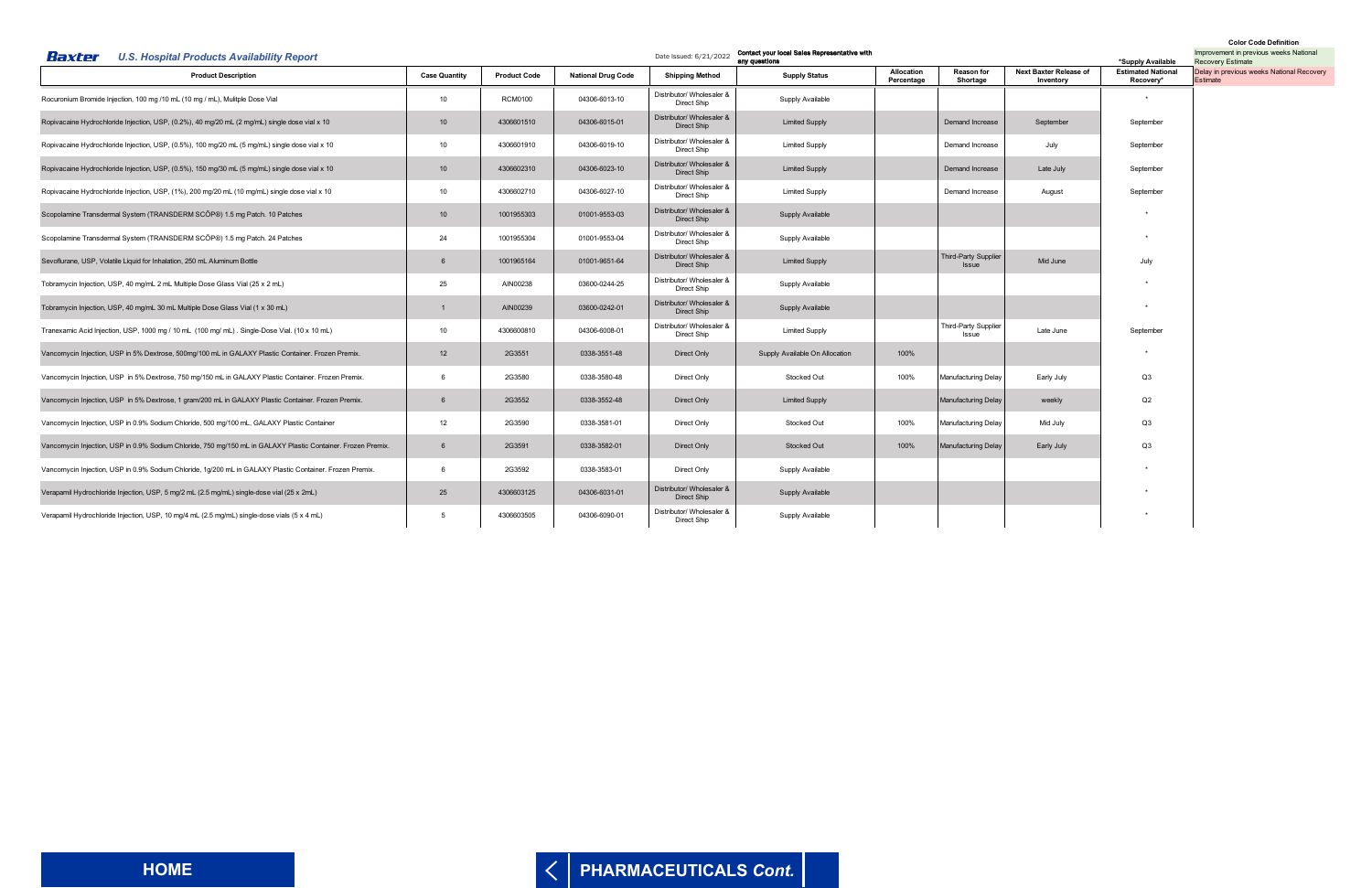

<span id="page-9-0"></span>

| Baxter<br><b>U.S. Hospital Products Availability Report</b>                                                                                                      |                      |                     |                           | Date Issued: 6/21/2022                   | Contact your local Sales Representative with<br>any questions |                          |                               |                                     | *Supply Available                      | Improvement in previous weeks National<br><b>Recovery Estimate</b> |
|------------------------------------------------------------------------------------------------------------------------------------------------------------------|----------------------|---------------------|---------------------------|------------------------------------------|---------------------------------------------------------------|--------------------------|-------------------------------|-------------------------------------|----------------------------------------|--------------------------------------------------------------------|
| <b>Product Description</b>                                                                                                                                       | <b>Case Quantity</b> | <b>Product Code</b> | <b>National Drug Code</b> | <b>Shipping Method</b>                   | <b>Supply Status</b>                                          | Allocation<br>Percentage | <b>Reason for</b><br>Shortage | Next Baxter Release of<br>Inventory | <b>Estimated National</b><br>Recovery' | Delay in previous weeks National Recovery<br>Estimate              |
| <b>NUTRITION</b>                                                                                                                                                 |                      |                     |                           |                                          |                                                               |                          |                               |                                     |                                        |                                                                    |
| CLINIMIX 4.25/10 sulfite-free (4.25% Amino Acid in 10% Dextrose) Injection, 1000 mL in CLARITY Dual Chamber<br>Container                                         | 6                    | 2B7727              | 0338-1134-03              | Distributor/ Wholesaler &<br>Direct Ship | Supply Available On Allocation                                | 100%                     |                               |                                     |                                        |                                                                    |
| CLINIMIX 4.25/10 sulfite-free (4.25% Amino Acid in 10% Dextrose) Injection, 2000 mL in CLARITY Dual Chamber<br>Container                                         | $\overline{4}$       | 2B7705              | 0338-1091-04              | Distributor/ Wholesaler &<br>Direct Ship | Supply Available On Allocation                                | 100%                     |                               |                                     |                                        |                                                                    |
| CLINIMIX 4.25/5 sulfite-free (4.25% Amino Acid in 5% Dextrose) Injection, 1000 mL in CLARITY Dual Chamber<br>Container                                           | 6                    | 2B7726              | 0338-1133-03              | Distributor/ Wholesaler &<br>Direct Ship | Limited Supply On Allocation                                  | 100%                     | Demand Increase               | Late June                           | July                                   |                                                                    |
| CLINIMIX 4.25/5 sulfite-free (4.25% Amino Acid in 5% Dextrose) Injection, 2000 mL in CLARITY Dual Chamber<br>Container                                           | $\overline{4}$       | 2B7704              | 0338-1089-04              | Distributor/ Wholesaler &<br>Direct Ship | Limited Supply On Allocation                                  | 100%                     | Demand Increase               | Late June                           | July                                   |                                                                    |
| CLINIMIX 5/15 sulfite-free (5% Amino Acid in 15% Dextrose) Injection, 1000 mL in CLARITY Dual Chamber Container                                                  | $6\overline{6}$      | 2B7730              | 0338-1137-03              | Distributor/ Wholesaler &<br>Direct Ship | Supply Available On Allocation                                | 100%                     |                               |                                     |                                        |                                                                    |
| CLINIMIX 5/15 sulfite-free (5% Amino Acid in 15% Dextrose) Injection, 2000 mL in CLARITY Dual Chamber Container                                                  | $\overline{4}$       | 2B7709              | 0338-1099-04              | Distributor/ Wholesaler &<br>Direct Ship | Limited Supply On Allocation                                  | 100%                     | Demand Increase               | Late June                           | July                                   |                                                                    |
| CLINIMIX 5/20 sulfite-free (5% Amino Acid in 20% Dextrose) Injection, 1000 mL in CLARITY Dual Chamber Container                                                  | 6                    | 2B7731              | 0338-1138-03              | Distributor/ Wholesaler &<br>Direct Ship | Supply Available On Allocation                                | 100%                     | Demand Increase               | Mid July                            | Late July                              |                                                                    |
| CLINIMIX 5/20 sulfite-free (5% Amino Acid in 20% Dextrose) Injection, 2000 mL in CLARITY Dual Chamber Container                                                  | $\overline{4}$       | 2B7710              | 0338-1101-04              | Distributor/ Wholesaler &<br>Direct Ship | Supply Available On Allocation                                | 100%                     |                               |                                     |                                        |                                                                    |
| CLINIMIX E 2.75/5 sulfite-free (2.75% Amino Acid with Electrolytes in 5% Dextrose with Calcium) Injection, 1000 mL in<br><b>CLARITY Dual Chamber Container</b>   | $6\overline{6}$      | 2B7735              | 0338-1142-03              | Distributor/ Wholesaler &<br>Direct Ship | Supply Available On Allocation                                | 100%                     |                               |                                     |                                        |                                                                    |
| CLINIMIX E 4.25/10 sulfite-free (4.25% Amino Acid with Electrolytes in 10% Dextrose with Calcium) Injection, 1000 mL in<br><b>CLARITY Dual Chamber Container</b> | 6                    | 2B7738              | 0338-1145-03              | Distributor/ Wholesaler &<br>Direct Ship | Supply Available On Allocation                                | 100%                     |                               |                                     |                                        |                                                                    |
| CLINIMIX E 4.25/10 sulfite-free (4.25% Amino Acid with Electrolytes in 10% Dextrose with Calcium) Injection, 2000 mL in<br><b>CLARITY Dual Chamber Container</b> | $\overline{4}$       | 2B7717              | 0338-1115-04              | Distributor/ Wholesaler &<br>Direct Ship | Limited Supply On Allocation                                  | 100%                     | Demand Increase               | Early July                          | July                                   |                                                                    |
| CLINIMIX E 4.25/5 sulfite-free (4.25% Amino Acid with Electrolytes in 5% Dextrose with Calcium) Injection, 1000 mL in<br><b>CLARITY Dual Chamber Container</b>   | 6                    | 2B7737              | 0338-1144-03              | Distributor/ Wholesaler &<br>Direct Ship | Supply Available On Allocation                                | 100%                     |                               |                                     | Recovered                              |                                                                    |
| CLINIMIX E 4.25/5 sulfite-free (4.25% Amino Acid with Electrolytes in 5% Dextrose with Calcium) Injection, 2000 mL in<br><b>CLARITY Dual Chamber Container</b>   | $\overline{4}$       | 2B7716              | 0338-1113-04              | Distributor/ Wholesaler &<br>Direct Ship | Limited Supply On Allocation                                  | 100%                     | Demand Increase               | Late June                           | July                                   |                                                                    |
| CLINIMIX E 5/15 sulfite-free (5% Amino Acid with Electrolytes in 15% Dextrose with Calcium) Injection, 1000 mL in<br><b>CLARITY Dual Chamber Container</b>       | 6                    | 2B7740              | 0338-1147-03              | Distributor/ Wholesaler &<br>Direct Ship | Limited Supply On Allocation                                  | 100%                     | Demand Increase               | Early July                          | July                                   |                                                                    |
| CLINIMIX E 5/15 sulfite-free (5% Amino Acid with Electrolytes in 15% Dextrose with Calcium) Injection, 2000 mL in<br><b>CLARITY Dual Chamber Container</b>       | $\overline{4}$       | 2B7721              | 0338-1123-04              | Distributor/ Wholesaler &<br>Direct Ship | Limited Supply On Allocation                                  | 100%                     | Demand Increase               | Early July                          | August                                 |                                                                    |
| CLINIMIX E 5/20 sulfite-free (5% Amino Acid with Electrolytes in 20% Dextrose with Calcium) Injection, 1000 mL in<br><b>CLARITY Dual Chamber Container</b>       | 6                    | 2B7741              | 0338-1148-03              | Distributor/ Wholesaler &<br>Direct Ship | Supply Available On Allocation                                | 100%                     |                               |                                     | *                                      |                                                                    |
| CLINIMIX E 5/20 sulfite-free (5% Amino Acid with Electrolytes in 20% Dextrose with Calcium) Injection, 2000 mL in<br><b>CLARITY Dual Chamber Container</b>       | $\overline{4}$       | 2B7722              | 0338-1125-04              | Distributor/ Wholesaler &<br>Direct Ship | Limited Supply On Allocation                                  | 100%                     | Demand Increase               | Late June                           | Late July                              |                                                                    |
| CLINIMIX 6/5 sulfite-free (6% Amino Acid in 5% Dextrose) Injection, 1000 mL in CLARITY Dual Chamber Container.                                                   | 6                    | EADB9913            | 0338-0198-01              | Distributor/ Wholesaler &<br>Direct Ship | Supply Available                                              |                          |                               |                                     |                                        |                                                                    |
| CLINIMIX 8/10 sulfite-free (8% Amino Acids in 10% Dextrose) Injection, 2000 mL in CLARITY Dual Chamber Container                                                 | $\overline{4}$       | <b>EADB9935</b>     | 0338-0194-01              | Distributor/ Wholesaler &<br>Direct Ship | <b>Supply Available</b>                                       |                          |                               |                                     |                                        |                                                                    |
| CLINIMIX 8/10 sulfite-free (8% Amino Acids in 10% Dextrose) Injection, 1000 mL in CLARITY Dual Chamber Container.                                                | 6                    | EADB9933            | 0338-0188-01              | Distributor/ Wholesaler &<br>Direct Ship | Supply Available                                              |                          |                               |                                     | $\star$                                |                                                                    |
| CLINIMIX 8/14 sulfite-free (8% Amino Acids in 14% Dextrose) Injection, 2000 mL in CLARITY Dual Chamber Container                                                 | $\overline{4}$       | <b>EADB9955</b>     | 0338-0184-01              | Distributor/ Wholesaler &<br>Direct Ship | <b>Supply Available</b>                                       |                          |                               |                                     | Recovered                              |                                                                    |
| CLINIMIX 8/14 sulfite-free (8% Amino Acid in 14% Dextrose) Injection, 1000 mL in CLARITY Dual Chamber Container.                                                 | 6                    | EADB9953            | 0338-0180-01              | Distributor/ Wholesaler &<br>Direct Ship | Supply Available                                              |                          |                               |                                     |                                        |                                                                    |
| CLINIMIX E 8/10 sulfite-free (8% Amino Acid with Electrolytes in 10% Dextrose with Calcium) Injection, 2000 mL in<br><b>CLARITY Dual Chamber Container</b>       | $\overline{4}$       | EADB9945            | 0338-0214-01              | Distributor/ Wholesaler &<br>Direct Ship | <b>Supply Available</b>                                       |                          |                               |                                     |                                        |                                                                    |
| CLINIMIX E 8/10 sulfite-free (8% Amino Acid with Electrolytes in 10% Dextrose with Calcium) Injection, 1000 mL in<br><b>CLARITY Dual Chamber Container</b>       | 6                    | EADB9943            | 0338-0210-01              | Distributor/ Wholesaler &<br>Direct Ship | Supply Available                                              |                          |                               |                                     | $\star$                                |                                                                    |
| CLINIMIX E 8/14 sulfite-free (8% Amino Acids with Electrolytes in 14% Dextrose with Calcium) Injection, 2000 mL in<br><b>CLARITY Dual Chamber Container</b>      | $\overline{4}$       | <b>EADB9965</b>     | 0338-0206-01              | Distributor/ Wholesaler &<br>Direct Ship | <b>Limited Supply</b>                                         |                          | <b>Manufacturing Delay</b>    | July                                | August                                 |                                                                    |
| CLINIMIX E 8/14 sulfite-free (8% Amino Acid with Electrolytes in 14% Dextrose with Calcium) Injection, 1000 mL in<br><b>CLARITY Dual Chamber Container</b>       | 6                    | EADB9963            | 0338-0202-01              | Distributor/ Wholesaler &<br>Direct Ship | <b>Limited Supply</b>                                         |                          | <b>Manufacturing Delay</b>    | July                                | July                                   |                                                                    |
| 15% CLINISOL - sulfite-free (Amino Acid) Injection 2000 mL in VIAFLEX Plastic Container. Pharmacy Bulk Package                                                   | 6                    | 2B6189              | 0338-0502-06              | Distributor/ Wholesaler &<br>Direct Ship | Supply Available On Allocation                                | 125%                     |                               |                                     |                                        |                                                                    |
| 15% CLINISOL - sulfite-free (Amino Acid) Injection 500 mL in VIAFLEX Plastic Container. Pharmacy Bulk Package                                                    | 24                   | 2B6187              | 0338-0502-03              | Distributor/ Wholesaler &<br>Direct Ship | Supply Available On Allocation                                | 125%                     |                               |                                     |                                        |                                                                    |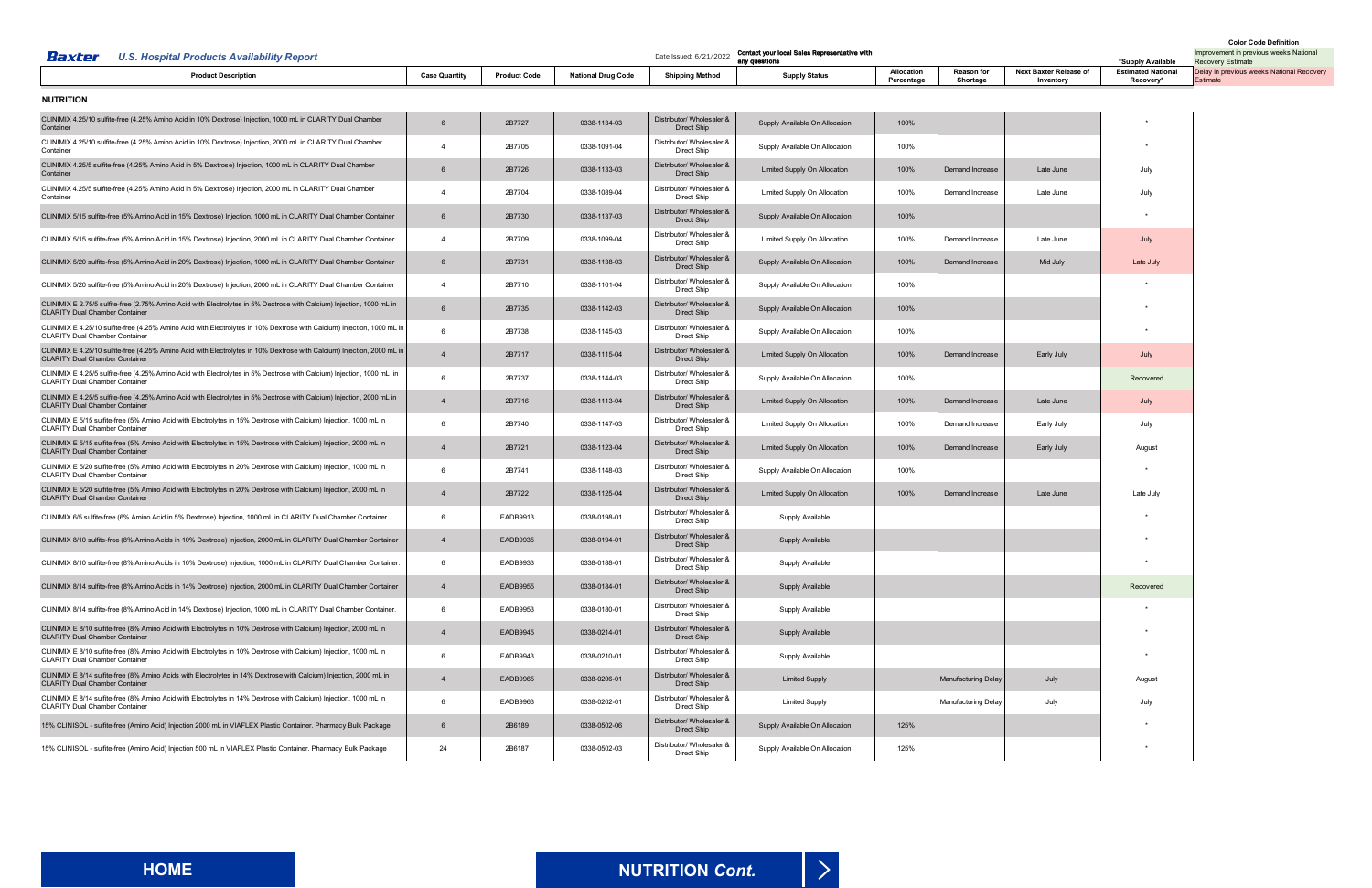<span id="page-10-0"></span>

| U.S. Hospital Products Availability Report<br>Baxter                                                             |                      |                     |                           | Contact your local Sales Representative with<br>Date Issued: 6/21/2022<br>any questions |                                | *Supply Available        | <b>COIDI COUR DRIIIIIU</b><br>Improvement in previous weeks National<br><b>Recovery Estimate</b> |                                     |                                        |                                                       |
|------------------------------------------------------------------------------------------------------------------|----------------------|---------------------|---------------------------|-----------------------------------------------------------------------------------------|--------------------------------|--------------------------|--------------------------------------------------------------------------------------------------|-------------------------------------|----------------------------------------|-------------------------------------------------------|
| <b>Product Description</b>                                                                                       | <b>Case Quantity</b> | <b>Product Code</b> | <b>National Drug Code</b> | <b>Shipping Method</b>                                                                  | <b>Supply Status</b>           | Allocation<br>Percentage | <b>Reason for</b><br>Shortage                                                                    | Next Baxter Release of<br>Inventory | <b>Estimated National</b><br>Recovery* | Delay in previous weeks National Recovery<br>Estimate |
| 10% PREMASOL - sulfite-free (Amino Acid) Injection 500 mL in VIAFLEX Plastic Container. Pharmacy Bulk Package    | 24                   | 2B0012              | 0338-1130-03              | Distributor/ Wholesaler &<br>Direct Ship                                                | Supply Available On Allocation | 125%                     |                                                                                                  |                                     |                                        |                                                       |
| 10% PREMASOL - sulfite-free (Amino Acid) Injection 1000 mL in VIAFLEX Plastic Container. Pharmacy Bulk Package   | 12                   | 2B0009              | 0338-1130-04              | Distributor/ Wholesaler &<br>Direct Ship                                                | Supply Available On Allocation | 125%                     |                                                                                                  |                                     |                                        |                                                       |
| 10% PREMASOL - sulfite-free (Amino Acid) Injection 2000 mL in VIAFLEX Plastic Container. Pharmacy Bulk Package   | $6\overline{6}$      | 2B0010              | 0338-1130-06              | Distributor/ Wholesaler &<br>Direct Ship                                                | Supply Available On Allocation | 125%                     |                                                                                                  |                                     |                                        |                                                       |
| 20% PROSOL - sulfite-free (Amino Acid) Injection 2000 mL in VIAFLEX Plastic Container. Pharmacy Bulk Package     | - 6                  | 2B6186              | 0338-0499-06              | Distributor/ Wholesaler &<br>Direct Ship                                                | Supply Available On Allocation | 125%                     |                                                                                                  |                                     |                                        |                                                       |
| 10% TRAVASOL (Amino Acid) Injection 500 mL in VIAFLEX Plastic Container. Pharmacy Bulk Package                   | 24                   | 1B6623              | 0338-0644-03              | Distributor/ Wholesaler &<br>Direct Ship                                                | Stocked Out                    | 100%                     | Third-Party Supplier<br><b>Issue</b>                                                             | June                                | June                                   |                                                       |
| 10% TRAVASOL (Amino Acid) Injection 1000 mL in VIAFLEX Plastic Container. Pharmacy Bulk Package                  | 12                   | 1B6624              | 0338-0644-04              | Distributor/ Wholesaler &<br>Direct Ship                                                | Supply Available On Allocation | 100%                     |                                                                                                  |                                     |                                        |                                                       |
| 10% TRAVASOL (Amino Acid) Injection 2000 mL in VIAFLEX Plastic Container. Pharmacy Bulk Package                  | 6                    | 1B6626P             | 0338-0644-06              | Distributor/ Wholesaler &<br>Direct Ship                                                | Supply Available On Allocation | 100%                     |                                                                                                  |                                     |                                        |                                                       |
| 20% CLINOLIPID (Lipid Injectable Emulsion, USP) 100 mL                                                           | 15                   | EADB9520            | 0338-9540-05              | Distributor/ Wholesaler &<br>Direct Ship                                                | Limited Supply On Allocation   | 80%                      | Demand Increase                                                                                  | Late June                           | August                                 |                                                       |
| 20% CLINOLIPID (Lipid Injectable Emulsion, USP) 1000 mL                                                          | 6                    | <b>EADB9524</b>     | 0338-9540-08              | Distributor/ Wholesaler &<br>Direct Ship                                                | Supply Available On Allocation | 100%                     |                                                                                                  |                                     | Recovered                              |                                                       |
| 20% CLINOLIPID (Lipid Injectable Emulsion, USP) 250 mL                                                           | 10                   | EADB9521            | 0338-9540-06              | Distributor/ Wholesaler &<br>Direct Ship                                                | Supply Available On Allocation | 100%                     |                                                                                                  |                                     | Recovered                              |                                                       |
| 20% CLINOLIPID (Lipid Injectable Emulsion, USP) 500 mL                                                           | 12                   | EADB9523            | 0338-9540-07              | Distributor/ Wholesaler &<br>Direct Ship                                                | Stocked Out                    | 65%                      | Demand Increase                                                                                  | Early July                          | August                                 |                                                       |
| INTRALIPID 20% IV Fat Emulsion, 100 mL                                                                           | 10                   | 2B6061              | 0338-0519-58              | Distributor/ Wholesaler &<br>Direct Ship                                                | Supply Available On Allocation | 85%                      |                                                                                                  |                                     |                                        |                                                       |
| INTRALIPID 20% IV Fat Emulsion, 250 mL                                                                           | 10                   | 2B6062              | 0338-0519-09              | Distributor/ Wholesaler &<br>Direct Ship                                                | Supply Available On Allocation | 85%                      |                                                                                                  |                                     |                                        |                                                       |
| INTRALIPID 20% IV Fat Emulsion, 500 mL                                                                           | 12                   | 2B6063              | 0338-0519-13              | Distributor/ Wholesaler &<br>Direct Ship                                                | Supply Available On Allocation | 85%                      |                                                                                                  |                                     |                                        |                                                       |
| INTRALIPID 20% IV Fat Emulsion, 1000 mL, Pharmacy Bulk Package                                                   | 6                    | 2B6064              | 0338-0519-14              | Distributor/ Wholesaler &<br>Direct Ship                                                | Limited Supply On Allocation   | 85%                      | Third-Party Supplier<br>Issue                                                                    | Late June                           | Late June                              |                                                       |
| INTRALIPID 30% IV Fat Emulsion, 500 mL, Pharmacy Bulk Package                                                    | 12                   | 2B6065              | 0338-0520-13              | Distributor/ Wholesaler &<br>Direct Ship                                                | Supply Available On Allocation | 85%                      |                                                                                                  |                                     |                                        |                                                       |
| IV Fat Emulsion Administration Set, Non-Vented. 10 drops/mL. 86" (2.2 m). Non-DEHP                               | 48                   | 2C1145              |                           | Distributor/ Wholesaler &<br>Direct Ship                                                | Supply Available               |                          | Product<br>Discontinued                                                                          |                                     |                                        |                                                       |
| IV Fat Emulsion Administration Set, Non-Vented. 60 drops/mL. 86" (2.2 m). Non-DEHP                               | 48                   | 2C1146              |                           | Distributor/ Wholesaler &<br>Direct Ship                                                | Supply Available               |                          | Product<br>Discontinued                                                                          |                                     |                                        |                                                       |
| 70% Dextrose Injection, USP in 2000 mL VIAFLEX Plastic Container. Pharmacy Bulk Package, Not for Direct Infusion | $6\overline{6}$      | 2B0296H             | 0338-0719-06              | Distributor/ Wholesaler &<br>Direct Ship                                                | Supply Available On Allocation | 100%                     |                                                                                                  |                                     |                                        |                                                       |
| Sterile Water for Injection, USP, 1000 mL VIAFLEX Plastic Container. For Drug Diluent Use Only                   | 14                   | 2B0304X             | 0338-0013-04              | Distributor/ Wholesaler &<br>Direct Ship                                                | Limited Supply On Allocation   | 100%                     | Demand Increase                                                                                  | Late June                           | July                                   |                                                       |
| Sterile Water for Injection, USP, 2000 mL VIAFLEX Plastic Container. Pharmacy Bulk Package                       | 6                    | 2B0306              | 0338-0013-06              | Distributor/ Wholesaler &<br>Direct Ship                                                | Supply Available On Allocation | 125%                     |                                                                                                  |                                     |                                        |                                                       |
| Sterile Water for Injection, USP, 3000 mL VIAFLEX Plastic Container. Pharmacy Bulk Package                       | $\overline{4}$       | 2B0307              | 0338-0013-08              | Distributor/ Wholesaler &<br>Direct Ship                                                | Supply Available On Allocation | 125%                     |                                                                                                  |                                     |                                        |                                                       |
| Sterile Water for Injection, USP, 5000 mL VIAFLEX Plastic Container. Pharmacy Bulk Package                       | 2                    | 2B0309              | 0338-0013-29              | Distributor/ Wholesaler &<br>Direct Ship                                                | Supply Available On Allocation | 125%                     |                                                                                                  |                                     |                                        |                                                       |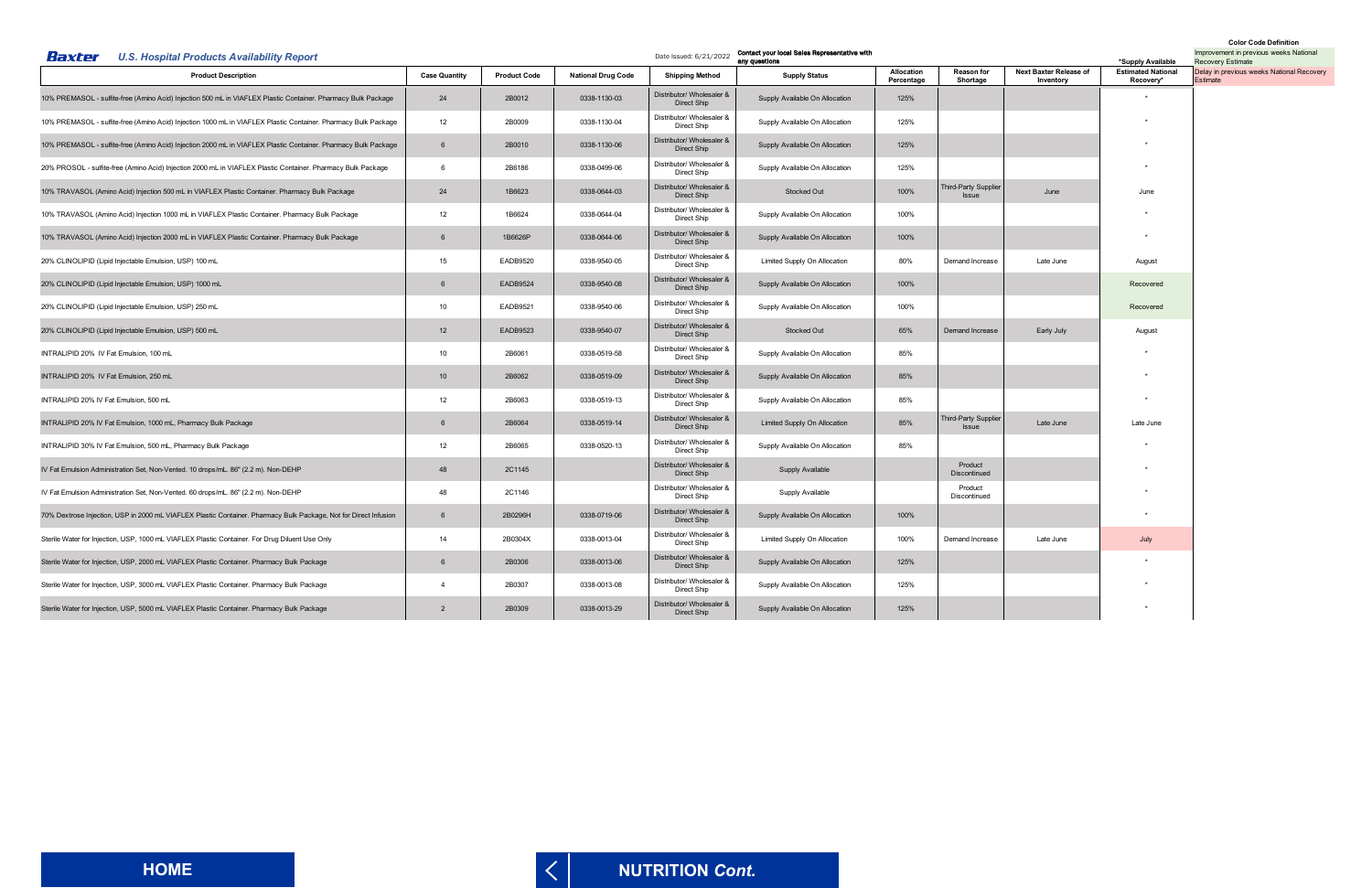<span id="page-11-0"></span>

| Baxter<br><b>U.S. Hospital Products Availability Report</b>                     |                      |                     |                           | Date Issued: 6/21/2022                   | Contact your local Sales Representative with<br>any questions |                          |                                      |                                     | *Supply Available                      | Improvement in previous weeks National<br><b>Recovery Estimate</b> |
|---------------------------------------------------------------------------------|----------------------|---------------------|---------------------------|------------------------------------------|---------------------------------------------------------------|--------------------------|--------------------------------------|-------------------------------------|----------------------------------------|--------------------------------------------------------------------|
| <b>Product Description</b>                                                      | <b>Case Quantity</b> | <b>Product Code</b> | <b>National Drug Code</b> | <b>Shipping Method</b>                   | <b>Supply Status</b>                                          | Allocation<br>Percentage | <b>Reason for</b><br>Shortage        | Next Baxter Release of<br>Inventory | <b>Estimated National</b><br>Recovery* | Delay in previous weeks National Recovery<br>Estimate              |
| <b>VITAMINS FOR INFUSION</b>                                                    |                      |                     |                           |                                          |                                                               |                          |                                      |                                     |                                        |                                                                    |
| <b>INFUVITE Adult, Multiple Vitamins for infusion. Pharmacy Bulk Package</b>    | 10                   | 2A9019              | 05464-3565-02             | Distributor/ Wholesaler &<br>Direct Ship | <b>Stocked Out</b>                                            |                          | Third-Party Supplier<br>Issue        |                                     | TBD                                    |                                                                    |
| INFUVITE Adult, Multiple Vitamins for infusion. Single dose package             | 100                  | 2A9018              | 05464-3564-91             | Distributor/ Wholesaler &<br>Direct Ship | Supply Available On Allocation                                | 100%                     | Third-Party Supplier<br>Issue        |                                     | TBD                                    |                                                                    |
| <b>INFUVITE Pediatric Multiple Vitamins for Infusion. Pharmacy Bulk Package</b> | 10                   | 2A9061              | 05464-3564-70             | Distributor/ Wholesaler &<br>Direct Ship | <b>Stocked Out</b>                                            |                          | Third-Party Supplier<br><b>Issue</b> |                                     | TBD                                    |                                                                    |
| INFUVITE Pediatric, Multiple Vitamins for infusion. Single dose package         | 100                  | 2A9008              | 05464-3564-61             | Distributor/ Wholesaler &<br>Direct Ship | Supply Available On Allocation                                | 100%                     | Third-Party Supplier<br>Issue        |                                     | TBD                                    |                                                                    |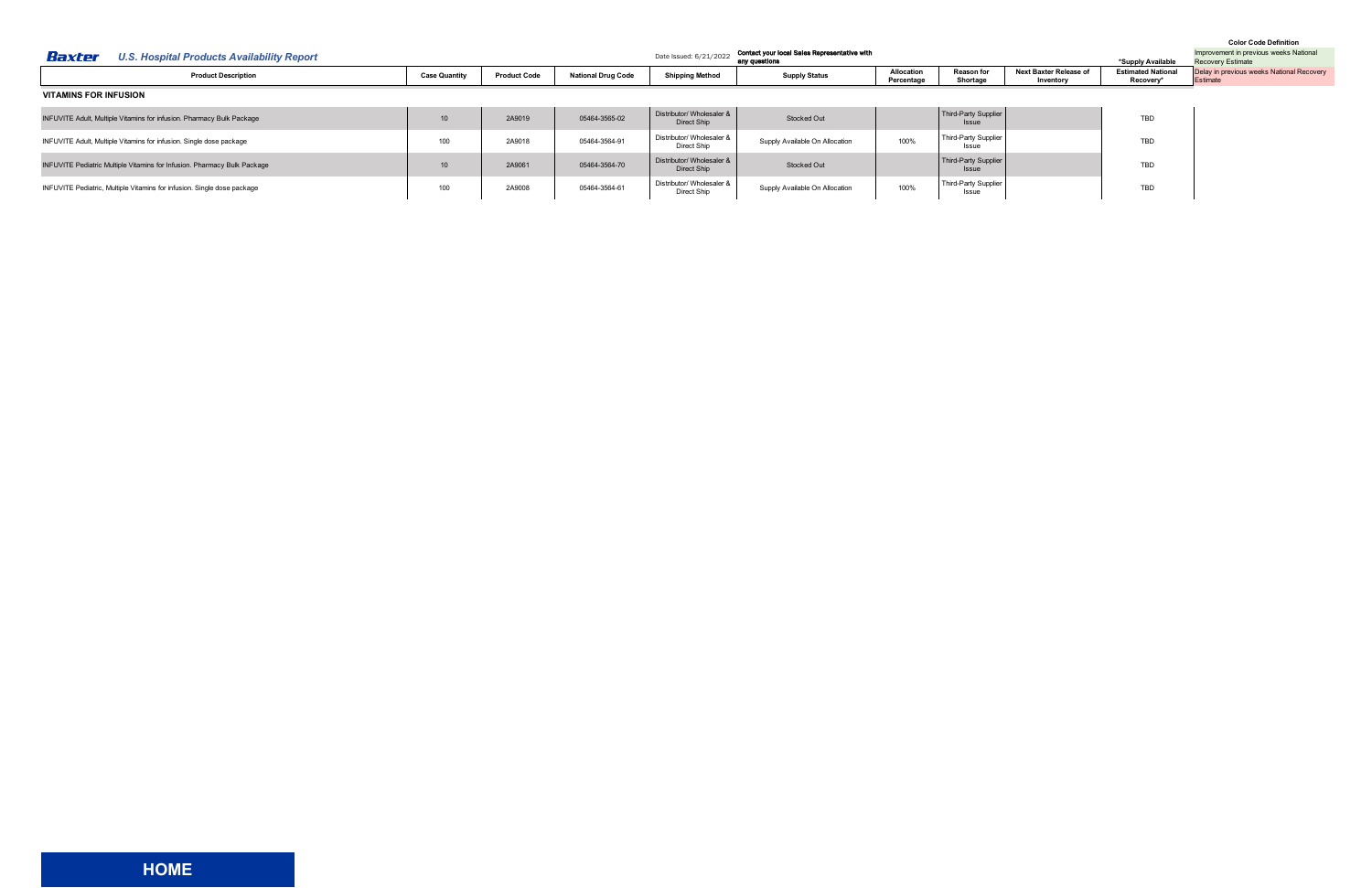<span id="page-12-0"></span>

| Baxter<br><b>U.S. Hospital Products Availability Report</b>                                   |                      |                     |                           | Date Issued: 6/21/2022                   | Contact your local Sales Representative with<br>any questions |                          |                                      |                                     | *Supply Available                      | Improvement in previous weeks National<br><b>Recovery Estimate</b> |
|-----------------------------------------------------------------------------------------------|----------------------|---------------------|---------------------------|------------------------------------------|---------------------------------------------------------------|--------------------------|--------------------------------------|-------------------------------------|----------------------------------------|--------------------------------------------------------------------|
| <b>Product Description</b>                                                                    | <b>Case Quantity</b> | <b>Product Code</b> | <b>National Drug Code</b> | <b>Shipping Method</b>                   | <b>Supply Status</b>                                          | Allocation<br>Percentage | <b>Reason for</b><br>Shortage        | Next Baxter Release of<br>Inventory | <b>Estimated National</b><br>Recovery* | Delay in previous weeks National Recovery<br>Estimate              |
| <b>EMPTY BAGS, EXACTAMIX SETS AND CONTAINERS</b>                                              |                      |                     |                           |                                          |                                                               |                          |                                      |                                     |                                        |                                                                    |
| Empty ALL-IN-ONE E.V.A. Container with Three Lead Gravity Transfer Set 2000 mL                | 15                   | 2B8124              |                           | Distributor/ Wholesaler &<br>Direct Ship | Stocked Out                                                   |                          | Product<br>Discontinued              |                                     |                                        |                                                                    |
| Empty ALL-IN-ONE E.V.A. Container with Three Lead Gravity Transfer Set 3000 mL                | 15                   | 2B8134              |                           | Distributor/ Wholesaler &<br>Direct Ship | Supply Available                                              |                          | Product<br>Discontinued              |                                     |                                        |                                                                    |
| Empty INTRAVIA Container 50 mL                                                                | 48                   | 2B8019              |                           | Distributor/ Wholesaler &<br>Direct Ship | Supply Available On Allocation                                | 100%                     |                                      |                                     |                                        |                                                                    |
| Empty INTRAVIA Container 150 mL                                                               | 48                   | 2B8011              |                           | Distributor/ Wholesaler &<br>Direct Ship | Supply Available On Allocation                                | 100%                     |                                      |                                     | Recovered                              |                                                                    |
| Empty INTRAVIA Container 250 mL                                                               | 48                   | 2B8012              |                           | Distributor/ Wholesaler &<br>Direct Ship | Supply Available On Allocation                                | 100%                     |                                      |                                     |                                        |                                                                    |
| Empty INTRAVIA Container 500 mL                                                               | 48                   | 2B8013              |                           | Distributor/ Wholesaler &<br>Direct Ship | Supply Available On Allocation                                | 100%                     |                                      |                                     |                                        |                                                                    |
| Empty INTRAVIA Container 1000 mL                                                              | 48                   | 2B8014              |                           | Distributor/ Wholesaler &<br>Direct Ship | <b>Limited Supply</b>                                         |                          | Third-Party Supplier<br>Issue        | Late June                           | June                                   |                                                                    |
| Empty INTRAVIA Container 250 mL. Non-DEHP Fluid Path                                          | 48                   | 2J8002              |                           | Distributor/ Wholesaler &<br>Direct Ship | Supply Available On Allocation                                | 100%                     |                                      |                                     |                                        |                                                                    |
| Empty INTRAVIA Container 500 mL. Non-DEHP Fluid Path                                          | 48                   | 2J8003              |                           | Distributor/ Wholesaler &<br>Direct Ship | Supply Available On Allocation                                | 100%                     |                                      |                                     |                                        |                                                                    |
| Empty Sterile Bag, 3L                                                                         | 48                   | 5C4462              |                           | Distributor/ Wholesaler &<br>Direct Ship | <b>Limited Supply</b>                                         |                          | <b>Manufacturing Delay</b>           | Late June                           | June                                   |                                                                    |
| Evacuated Glass Container 1000 mL                                                             |                      | 1A8504              |                           | Distributor/ Wholesaler &<br>Direct Ship | Supply Available On Allocation                                | 100%                     |                                      |                                     |                                        |                                                                    |
| EXACTAMIX 1200 VALVE SET                                                                      | 10                   | H938792             |                           | Distributor/ Wholesaler &<br>Direct Ship | Limited Supply On Allocation                                  | 65%                      | Third-Party Supplier<br><b>Issue</b> | <b>TBD</b>                          | TBD                                    |                                                                    |
| EXACTAMIX 2400 VALVE SET                                                                      | 10                   | H938724             |                           | Direct Only                              | Limited Supply On Allocation                                  | 65%                      | hird-Party Supplier<br>Issue         | TBD                                 | TBD                                    |                                                                    |
| Automated Compounding Device Inlet. Non-Vented High Volume Inlet for Bags or Vented Bottles.  | 25                   | H938173             |                           | Distributor/ Wholesaler &<br>Direct Ship | Supply Available On Allocation                                | 100%                     |                                      |                                     |                                        |                                                                    |
| Automated Compounding Device Inlet. Vented, High-Volume Inlet for Non-Vented Bottles.         | 25                   | H938174             |                           | Distributor/ Wholesaler &<br>Direct Ship | Supply Available On Allocation                                | 100%                     | Third-Party Supplier<br>Issue        | Late June                           | Late June                              |                                                                    |
| Automated Compounding Device Inlet. Vented, Micro-Volume inlet for use with Small Vials.      | 25                   | H938175             |                           | Distributor/ Wholesaler &<br>Direct Ship | Supply Available On Allocation                                | 100%                     | Third-Party Supplier<br><b>Issue</b> | Late June                           | Late June                              |                                                                    |
| Automated Compounding Device Inlet. Micro-Volume Inlet with Luer Lock End                     | 25                   | H938176             |                           | Distributor/ Wholesaler &<br>Direct Ship | Supply Available On Allocation                                | 100%                     |                                      |                                     |                                        |                                                                    |
| Automated Compounding Device Inlet. Micro-Volume Inlet with Large Bore Spike.                 | 25                   | H938751             |                           | Distributor/ Wholesaler &<br>Direct Ship | Supply Available                                              | 100%                     |                                      |                                     |                                        |                                                                    |
| EXACTAMIX Large Bore Cap, External Thread                                                     | 50                   | H938711006          |                           | Distributor/ Wholesaler &<br>Direct Ship | Supply Available                                              |                          |                                      |                                     |                                        |                                                                    |
| EXACTAMIX Large Bore Cap, Internal Thread                                                     | 50                   | H938711008          |                           | Distributor/ Wholesaler &<br>Direct Ship | Supply Available                                              |                          |                                      |                                     |                                        |                                                                    |
| EXACTAMIX Tube Set Extension Piece for Calibration, External Thread                           | 50                   | H938711018          |                           | Distributor/ Wholesaler &<br>Direct Ship | Supply Available                                              |                          | Product<br>Discontinued              |                                     |                                        |                                                                    |
| EVA Dual Chamber Empty Container, 1500 mL Total Capacity                                      | 42                   | H938901             |                           | Distributor/ Wholesaler &<br>Direct Ship | Supply Available On Allocation                                | 100%                     |                                      |                                     |                                        |                                                                    |
| EVA Dual Chamber Empty Container, 3000 mL Total Capacity                                      | 42                   | H938905             |                           | Distributor/ Wholesaler &<br>Direct Ship | Supply Available On Allocation                                | 100%                     |                                      |                                     |                                        |                                                                    |
| EXACTAMIX Empty Calibration Bag, 1000 mL                                                      | 50                   | H938735             |                           | Distributor/ Wholesaler &<br>Direct Ship | Supply Available On Allocation                                | 100%                     |                                      |                                     |                                        |                                                                    |
| EXACTAMIX Empty EVA (ethylene vinyl acetate) Bag, 250 mL. For use with EXACTAMIX Compounder.  | 50                   | H938737             |                           | Distributor/ Wholesaler &<br>Direct Ship | Supply Available On Allocation                                | 100%                     |                                      |                                     |                                        |                                                                    |
| EXACTAMIX Empty EVA (ethylene vinyl acetate) Bag, 500 mL. For use with EXACTAMIX Compounder.  | 50                   | H938738             |                           | Distributor/ Wholesaler &<br>Direct Ship | Limited Supply On Allocation                                  | 100%                     | Third-Party Supplier<br>Issue        | Late June                           | June                                   |                                                                    |
| EXACTAMIX Empty EVA (ethylene vinyl acetate) Bag, 1000 mL. For use with EXACTAMIX Compounder. | 50                   | H938739             |                           | Distributor/ Wholesaler &<br>Direct Ship | Limited Supply On Allocation                                  | 100%                     | Third-Party Supplier<br>Issue        | Late June                           | June                                   |                                                                    |
| EXACTAMIX Empty EVA (ethylene vinyl acetate) Bag, 2000 mL. For use with EXACTAMIX Compounder. | 50                   | H938740             |                           | Distributor/ Wholesaler &<br>Direct Ship | Limited Supply On Allocation                                  | 100%                     | Third-Party Supplier<br>Issue        | Mid July                            | June                                   |                                                                    |
| EXACTAMIX Empty EVA (ethylene vinyl acetate) Bag, 3000 mL. For use with EXACTAMIX Compounder. | 50                   | H938741             |                           | Distributor/ Wholesaler &<br>Direct Ship | Supply Available On Allocation                                | 100%                     |                                      |                                     |                                        |                                                                    |
| EXACTAMIX Empty EVA (ethylene vinyl acetate) Bag, 4000 mL. For use with EXACTAMIX Compounder. | 50                   | H938742             |                           | Distributor/ Wholesaler &<br>Direct Ship | Supply Available On Allocation                                | 100%                     |                                      |                                     |                                        |                                                                    |
| EXACTAMIX Empty EVA (ethylene vinyl acetate) Bag, 5000 mL. For use with EXACTAMIX Compounder. | 50                   | H938743             |                           | Distributor/ Wholesaler &<br>Direct Ship | Supply Available On Allocation                                | 100%                     |                                      |                                     |                                        |                                                                    |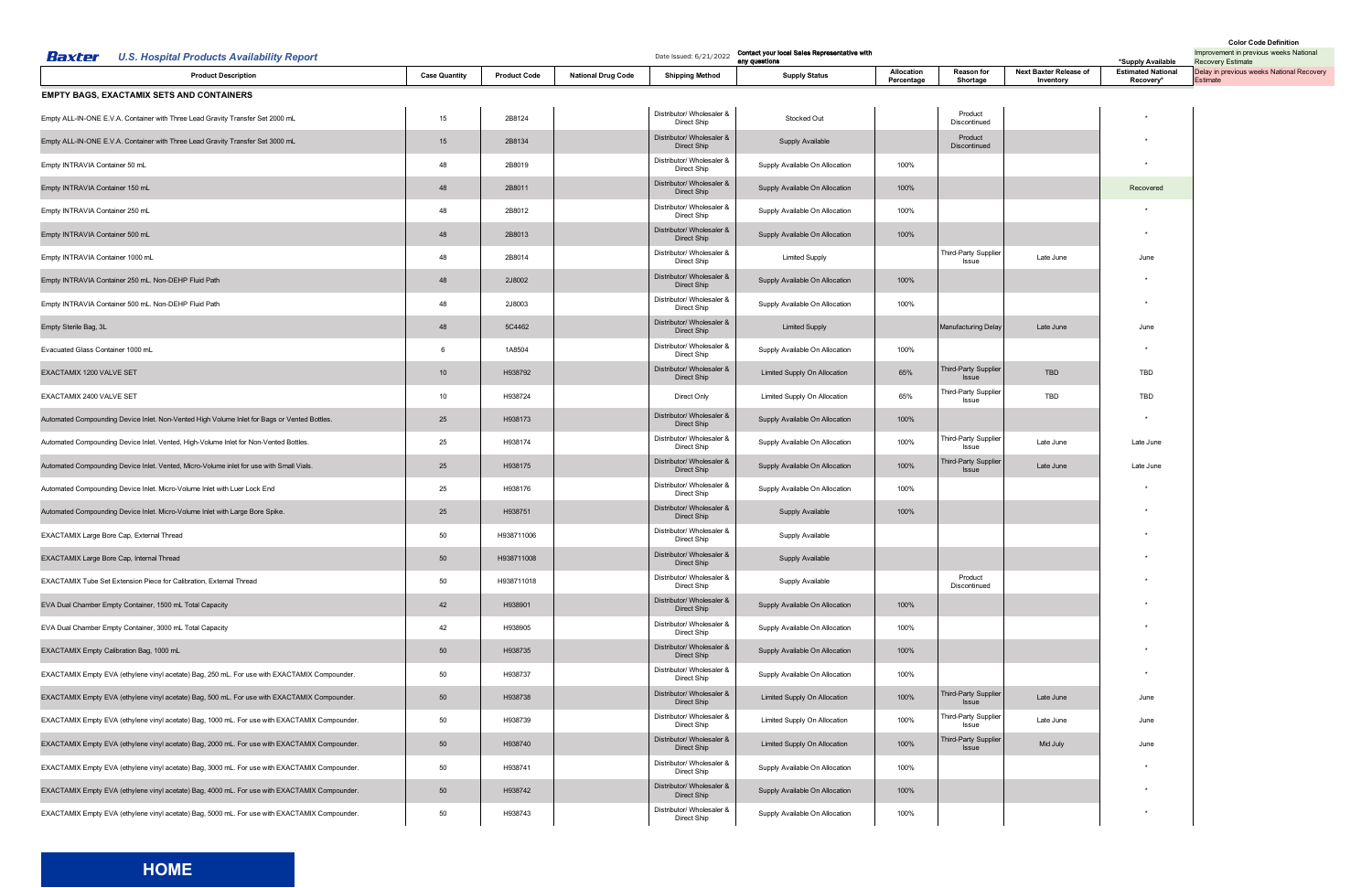| <b>Color Code Definition</b> |  |
|------------------------------|--|
|------------------------------|--|

<span id="page-13-0"></span>

| Baxter<br><b>U.S. Hospital Products Availability Report</b>         |                      |                     |                           | Date Issued: 6/21/2022                          | Contact your local Sales Representative with<br>any questions |                          |                               |                                            | *Supply Available                      | Improvement in previous weeks National<br><b>Recovery Estimate</b> |
|---------------------------------------------------------------------|----------------------|---------------------|---------------------------|-------------------------------------------------|---------------------------------------------------------------|--------------------------|-------------------------------|--------------------------------------------|----------------------------------------|--------------------------------------------------------------------|
| <b>Product Description</b>                                          | <b>Case Quantity</b> | <b>Product Code</b> | <b>National Drug Code</b> | <b>Shipping Method</b>                          | <b>Supply Status</b>                                          | Allocation<br>Percentage | <b>Reason for</b><br>Shortage | <b>Next Baxter Release of</b><br>Inventory | <b>Estimated National</b><br>Recovery* | Delay in previous weeks National Recovery<br>Estimate              |
| <b>IRRIGATION</b>                                                   |                      |                     |                           |                                                 |                                                               |                          |                               |                                            |                                        |                                                                    |
| <b>Pour Bottles</b>                                                 |                      |                     |                           |                                                 |                                                               |                          |                               |                                            |                                        |                                                                    |
| 0.9% Sodium Chloride Irrigation, USP, 250 mL Plastic Pour Bottle    | 24                   | 2F7122              | 0338-0048-02              | Distributor/ Wholesaler &<br>Direct Ship        | Supply Available On Allocation                                | 100%                     |                               |                                            | $\star$                                |                                                                    |
| 0.9% Sodium Chloride Irrigation, USP, 500 mL Plastic Pour Bottle    | 18                   | 2F7123              | 0338-0048-03              | Distributor/ Wholesaler &<br><b>Direct Ship</b> | <b>Limited Supply On Allocation</b>                           | 100%                     | Manufacturing Delay           | weekly                                     | August                                 |                                                                    |
| 0.9% Sodium Chloride Irrigation, USP, 1000 mL Plastic Pour Bottle   | 12                   | 2F7124              | 0338-0048-04              | Distributor/ Wholesaler &<br>Direct Ship        | Supply Available On Allocation                                | 100%                     |                               |                                            |                                        |                                                                    |
| 0.9% Sodium Chloride Irrigation, USP, 1500 mL Plastic Pour Bottle   |                      | 2F7125              | 0338-0048-05              | Distributor/ Wholesaler &<br>Direct Ship        | Stocked Out                                                   |                          | Product<br>Discontinued       |                                            | $\star$                                |                                                                    |
| 0.25% Acetic Acid Irrigation, USP, 1000 mL Plastic Pour Bottle      | 12                   | 2F7184              | 0338-0656-04              | Distributor/ Wholesaler &<br>Direct Ship        | Supply Available On Allocation                                | 100%                     |                               |                                            | $\star$                                |                                                                    |
| Lactated Ringer's Irrigation, 1000 mL Plastic Pour Bottle Container | 12                   | 2F7154              | 0338-0114-04              | Distributor/ Wholesaler &<br>Direct Ship        | Supply Available On Allocation                                | 100%                     |                               |                                            |                                        |                                                                    |
| Sterile Water for Irrigation, USP, 250 mL Plastic Pour Bottle       | 24                   | 2F7112              | 0338-0004-02              | Distributor/ Wholesaler &<br>Direct Ship        | Limited Supply On Allocation                                  | 100%                     |                               |                                            |                                        |                                                                    |
| Sterile Water for Irrigation, USP, 500 mL Plastic Pour Bottle       | 18                   | 2F7113              | 0338-0004-03              | Distributor/ Wholesaler &<br>Direct Ship        | Supply Available On Allocation                                | 100%                     |                               |                                            | $\star$                                |                                                                    |
| Sterile Water for Irrigation, USP, 1000 mL, Plastic Pour Bottle     | 12                   | 2F7114              | 0338-0004-04              | Distributor/ Wholesaler &<br>Direct Ship        | Supply Available On Allocation                                | 100%                     |                               |                                            | $\star$                                |                                                                    |
| Sterile Water for Irrigation, USP, 1500 mL Plastic Pour Bottle      |                      | 2F7115              | 0338-0004-05              | Distributor/ Wholesaler &<br>Direct Ship        | Stocked Out                                                   |                          | Product<br>Discontinued       |                                            | $\star$                                |                                                                    |
| Ringer's Irrigation, USP, 1000 mL Plastic Pour Bottle               | 12                   | 2F7164              | 0338-0104-04              | Distributor/ Wholesaler &<br>Direct Ship        | Stocked Out                                                   |                          | Product<br>Discontinued       |                                            | $\star$                                |                                                                    |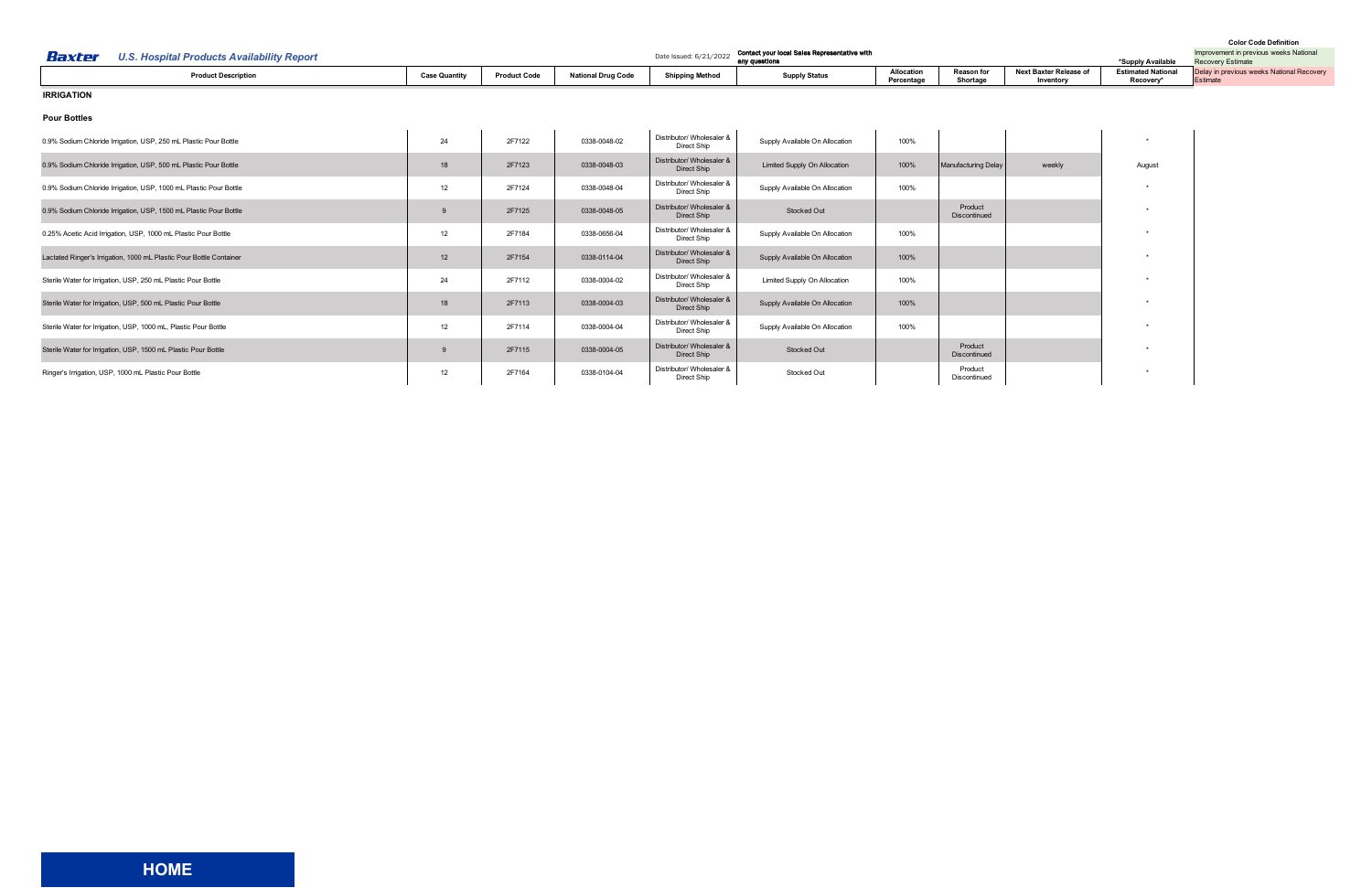<span id="page-14-0"></span>

| <b>U.S. Hospital Products Availability Report</b><br>Baxter                                                               |                      |                     |                           | Date Issued: 6/21/2022                   | Contact your local Sales Representative with<br>any questions |                                 |                               |                                     | *Supply Available                      | <b>UUIUI UUUU DUIIIIIIUI</b><br>Improvement in previous weeks National<br><b>Recovery Estimate</b> |
|---------------------------------------------------------------------------------------------------------------------------|----------------------|---------------------|---------------------------|------------------------------------------|---------------------------------------------------------------|---------------------------------|-------------------------------|-------------------------------------|----------------------------------------|----------------------------------------------------------------------------------------------------|
| <b>Product Description</b>                                                                                                | <b>Case Quantity</b> | <b>Product Code</b> | <b>National Drug Code</b> | <b>Shipping Method</b>                   | <b>Supply Status</b>                                          | <b>Allocation</b><br>Percentage | <b>Reason for</b><br>Shortage | Next Baxter Release of<br>Inventory | <b>Estimated National</b><br>Recovery* | Delay in previous weeks National Recovery<br>Estimate                                              |
| LVP's                                                                                                                     |                      |                     |                           |                                          |                                                               |                                 |                               |                                     |                                        |                                                                                                    |
| 0.45% Sodium Chloride Injection, USP, 500 mL VIAFLEX Plastic Container                                                    | 24                   | 2B1313Q             | 0338-0043-03              | Distributor/ Wholesaler &<br>Direct Ship | Supply Available On Allocation                                | 100%                            |                               |                                     |                                        |                                                                                                    |
| 0.45% Sodium Chloride Injection, USP, 1000 mL VIAFLEX Plastic Container                                                   | 14                   | 2B1314X             | 0338-0043-04              | Distributor/ Wholesaler &<br>Direct Ship | Supply Available On Allocation                                | 100%                            |                               |                                     |                                        |                                                                                                    |
| 0.9% Sodium Chloride Injection, USP, 250 mL VIAFLEX Plastic Container                                                     | 36                   | 2B1322Q             | 0338-0049-02              | Distributor/ Wholesaler &<br>Direct Ship | Supply Available On Allocation                                | 100%                            |                               |                                     |                                        |                                                                                                    |
| 0.9% Sodium Chloride Injection, USP, 500 mL VIAFLEX Plastic Container                                                     | 24                   | 2B1323Q             | 0338-0049-03              | Distributor/ Wholesaler &<br>Direct Ship | Limited Supply On Allocation                                  | 100%                            | Demand Increase               | weekly                              | Late July                              |                                                                                                    |
| 0.9% Sodium Chloride Injection, USP, 1000 mL VIAFLEX Plastic Container                                                    | 14                   | 2B1324X             | 0338-0049-04              | Distributor/ Wholesaler &<br>Direct Ship | Supply Available On Allocation                                | 100%                            |                               |                                     |                                        |                                                                                                    |
| 0.9% Sodium Chloride Irrigation, USP, 1000 mL UROMATIC Plastic Container                                                  | 14                   | 2B7124X             | 0338-0047-44              | Distributor/ Wholesaler &<br>Direct Ship | Supply Available On Allocation                                | 100%                            |                               |                                     |                                        |                                                                                                    |
| 0.9% Sodium Chloride Irrigation, USP, 2000 mL UROMATIC Plastic Container                                                  | 6                    | 2B7126              | 0338-0047-46              | Distributor/ Wholesaler &<br>Direct Ship | Supply Available On Allocation                                | 100%                            |                               |                                     |                                        |                                                                                                    |
| 0.9% Sodium Chloride Irrigation, USP, 3000 mL UROMATIC Plastic Container                                                  | $\overline{4}$       | 2B7127              | 0338-0047-47              | Distributor/ Wholesaler &<br>Direct Ship | Supply Available On Allocation                                | 100%                            |                               |                                     |                                        |                                                                                                    |
| 0.9% Sodium Chloride Processing Solution, 3000 mL VIAFLEX Plastic Container                                               | $\overline{4}$       | 2B7207              | 0338-0050-47              | Distributor/ Wholesaler &<br>Direct Ship | Supply Available On Allocation                                | 100%                            |                               |                                     |                                        |                                                                                                    |
| 0.9% Sodium Chloride Irrigation, USP, 1000 mL. Sterile Container.                                                         | 6                    | 2B7231              | 0338-0051-44              | Distributor/ Wholesaler &<br>Direct Ship | Supply Available On Allocation                                | 100%                            |                               |                                     |                                        |                                                                                                    |
| 0.9% Sodium Chloride Irrigation, USP, 3000 mL ARTHROMATIC Plastic Container                                               | $\overline{4}$       | 2B7477              | 0338-0047-27              | Distributor/ Wholesaler &<br>Direct Ship | Supply Available On Allocation                                | 100%                            |                               |                                     |                                        |                                                                                                    |
| 0.9% Sodium Chloride Irrigation, USP, 5000 mL ARTHROMATIC Plastic Container                                               | 2                    | 2B7479              | 0338-0047-29              | Distributor/ Wholesaler &<br>Direct Ship | Supply Available On Allocation                                | 100%                            |                               |                                     |                                        |                                                                                                    |
| 0.9% Sodium Chloride Injection, USP, 250 mL VIAFLO Plastic Container                                                      | $30\,$               | <b>UE1322D</b>      | 0338-9543-02              | Distributor/ Wholesaler &<br>Direct Ship | Limited Supply On Allocation                                  | 100%                            | <b>Manufacturing Delay</b>    | Late June                           | Late June                              |                                                                                                    |
| 0.9% Sodium Chloride Injection, USP, 500 mL VIAFLO Plastic Container                                                      | 20                   | <b>UE1323D</b>      | 0338-9543-04              | Distributor/ Wholesaler &<br>Direct Ship | Supply Available On Allocation                                | 100%                            |                               |                                     |                                        |                                                                                                    |
| 0.9% Sodium Chloride Injection, USP, 1000 mL VIAFLO Plastic Container                                                     | 10                   | <b>UE1324D</b>      | 0338-9543-06              | Distributor/ Wholesaler &<br>Direct Ship | Supply Available On Allocation                                | 100%                            |                               |                                     |                                        |                                                                                                    |
| 1.5% Glycine Irrigation, USP, 3000 mL UROMATIC Container                                                                  | $\overline{4}$       | 2B7317              | 0338-0289-47              | Distributor/ Wholesaler &<br>Direct Ship | Supply Available On Allocation                                | 100%                            |                               |                                     |                                        |                                                                                                    |
| 10 mEq/L Potassium Chloride in 5% Dextrose and 0.45% Sodium Chloride Injection, USP, 1000 mL VIAFLEX Plastic<br>Container | 14                   | 2B1644X             | 0338-0669-04              | Distributor/ Wholesaler &<br>Direct Ship | Supply Available On Allocation                                | 100%                            |                               |                                     |                                        |                                                                                                    |
| 10 mEq/L Potassium Chloride in 5% Dextrose Injection, USP, 1000 mL VIAFLEX Plastic Container                              | 12                   | 2B1124              | 0338-0681-04              | Distributor/ Wholesaler &<br>Direct Ship | Supply Available                                              |                                 |                               |                                     |                                        |                                                                                                    |
| 10% Dextrose Injection, USP, 1000 mL VIAFLEX Plastic Container                                                            | 14                   | 2B0164X             | 0338-0023-04              | Distributor/ Wholesaler &<br>Direct Ship | Supply Available On Allocation                                | 100%                            |                               |                                     |                                        |                                                                                                    |
| 10% Dextrose Injection, USP, 250 mL VIAFLEX Plastic Container                                                             | 36                   | 2B0162Q             | 0338-0023-02              | Distributor/ Wholesaler &<br>Direct Ship | Limited Supply On Allocation                                  | 100%                            | <b>Manufacturing Delay</b>    | Late June                           | Late June                              |                                                                                                    |
| 10% Dextrose Injection, USP, 500 mL VIAFLEX Plastic Container                                                             | 24                   | 2B0163Q             | 0338-0023-03              | Distributor/ Wholesaler &<br>Direct Ship | Limited Supply On Allocation                                  | 100%                            | Manufacturing Delay           | Early July                          | Early July                             |                                                                                                    |
| 10% OSMITROL Injection (10% Mannitol Injection, USP) 500 mL VIAFLEX Plastic Container                                     | 24                   | 2D5613Q             | 0338-0353-03              | Distributor/ Wholesaler &<br>Direct Ship | Supply Available On Allocation                                | 100%                            |                               |                                     |                                        |                                                                                                    |
| 15% OSMITROL Injection (15% Mannitol Injection, USP) 500 mL VIAFLEX Plastic Container                                     | 24                   | 2D5623Q             | 0338-0355-03              | Distributor/ Wholesaler &<br>Direct Ship | <b>Limited Supply</b>                                         |                                 | Product<br>Discontinued       |                                     |                                        |                                                                                                    |
| 2.5% Dextrose and 0.45% Sodium Chloride Injection, USP, 1000 mL VIAFLEX Plastic Container                                 | 14                   | 2B1024X             | 0338-0073-04              | Distributor/ Wholesaler &<br>Direct Ship | Supply Available On Allocation                                | 100%                            |                               |                                     |                                        |                                                                                                    |
| 20 mEq/L Potassium Chloride in 0.45% Sodium Chloride Injection, USP, 1000 mL VIAFLEX Plastic Container                    | 14                   | 2B1357X             | 0338-0704-34              | Distributor/ Wholesaler &<br>Direct Ship | Supply Available On Allocation                                | 100%                            |                               |                                     |                                        |                                                                                                    |
| 20 mEq/L Potassium Chloride in 0.9% Sodium Chloride Injection, USP, 1000 mL VIAFLEX Plastic Container                     | 14                   | 2B1764X             | 0338-0691-04              | Distributor/ Wholesaler &<br>Direct Ship | Supply Available On Allocation                                | 100%                            |                               |                                     |                                        |                                                                                                    |
| 20 mEq/L Potassium Chloride in 5% Dextrose and 0.2% Sodium Chloride Injection, USP, 1000 mL VIAFLEX Plastic<br>Container  | 14                   | 2B1614X             | 0338-0663-04              | Distributor/ Wholesaler &<br>Direct Ship | Supply Available On Allocation                                | 100%                            |                               |                                     |                                        |                                                                                                    |
| 20 mEq/L Potassium Chloride in 5% Dextrose and 0.2% Sodium Chloride Injection, USP, 500 mL VIAFLEX Plastic<br>Container   | 24                   | 2B1613Q             | 0338-0663-03              | Distributor/ Wholesaler &<br>Direct Ship | <b>Limited Supply</b>                                         |                                 | Product<br>Discontinued       |                                     |                                        |                                                                                                    |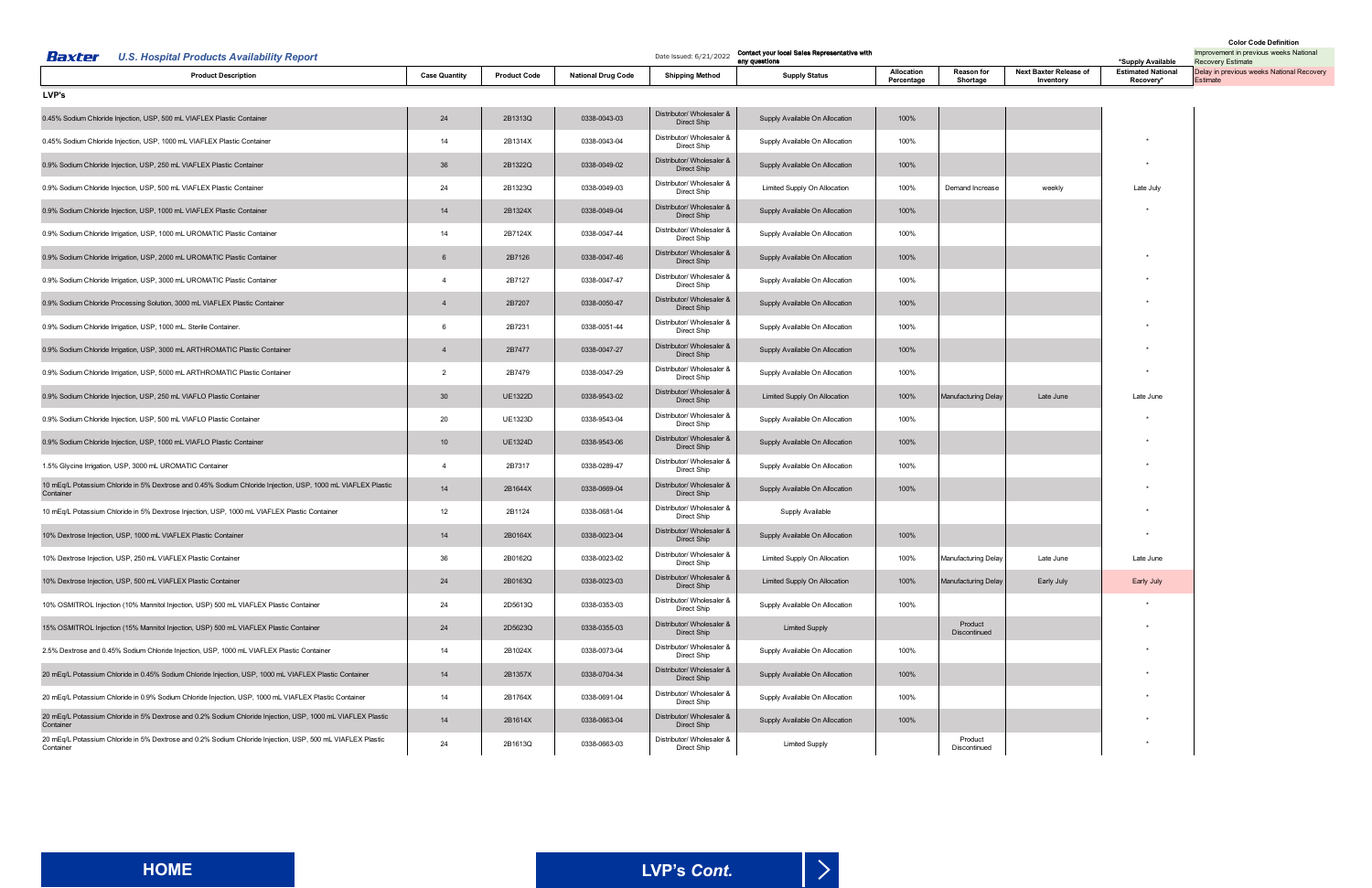<span id="page-15-0"></span>

| <b>U.S. Hospital Products Availability Report</b><br>Baxter                                                                                          |                      |                     |                           | Date Issued: 6/21/2022                   | Contact your local Sales Representative with<br>any questions |                          |                               |                                            | *Supply Available                      | <b>COIOL COUR DEFINITION</b><br>Improvement in previous weeks National<br><b>Recovery Estimate</b> |
|------------------------------------------------------------------------------------------------------------------------------------------------------|----------------------|---------------------|---------------------------|------------------------------------------|---------------------------------------------------------------|--------------------------|-------------------------------|--------------------------------------------|----------------------------------------|----------------------------------------------------------------------------------------------------|
| <b>Product Description</b>                                                                                                                           | <b>Case Quantity</b> | <b>Product Code</b> | <b>National Drug Code</b> | <b>Shipping Method</b>                   | <b>Supply Status</b>                                          | Allocation<br>Percentage | <b>Reason for</b><br>Shortage | <b>Next Baxter Release of</b><br>Inventory | <b>Estimated National</b><br>Recovery* | Delay in previous weeks National Recovery<br>Estimate                                              |
| 20 mEq/L Potassium Chloride in 5% Dextrose and 0.45% Sodium Chloride Injection, USP, 1000 mL VIAFLEX Plastic<br>Container                            | 14                   | 2B1654X             | 0338-0671-04              | Distributor/ Wholesaler &<br>Direct Ship | Supply Available On Allocation                                | 100%                     |                               |                                            |                                        |                                                                                                    |
| 20 mEq/L Potassium Chloride in 5% Dextrose and 0.45% Sodium Chloride Injection, USP, 500 mL VIAFLEX Plastic<br>Container                             | 24                   | 2B1653Q             | 0338-0671-03              | Distributor/ Wholesaler &<br>Direct Ship | <b>Limited Supply</b>                                         |                          | Product<br>Discontinued       |                                            |                                        |                                                                                                    |
| 20 mEq/L Potassium Chloride in 5% Dextrose and 0.9% Sodium Chloride Injection, USP, 1000 mL VIAFLEX Plastic<br>Container                             | 14                   | 2B2434X             | 0338-0803-04              | Distributor/ Wholesaler &<br>Direct Ship | Limited Supply On Allocation                                  | 100%                     | <b>Manufacturing Delay</b>    | Late June                                  | Late July                              |                                                                                                    |
| 20 mEq/L Potassium Chloride in 5% Dextrose Injection, USP, 1000 mL VIAFLEX Plastic Container                                                         | 14                   | 2B1134X             | 0338-0683-04              | Distributor/ Wholesaler &<br>Direct Ship | Supply Available On Allocation                                | 100%                     |                               |                                            |                                        |                                                                                                    |
| 20 mEq/L Potassium Chloride in Lactated Ringer's and 5% Dextrose Injection, USP, 1000 mL VIAFLEX Plastic Container                                   | 14                   | 2B2224X             | 0338-0811-04              | Distributor/ Wholesaler &<br>Direct Ship | Supply Available On Allocation                                | 100%                     |                               |                                            |                                        |                                                                                                    |
| 20% OSMITROL Injection (20% Mannitol Injection, USP) 500 mL VIAFLEX Plastic Container                                                                | 24                   | 2D5633Q             | 0338-0357-03              | Distributor/ Wholesaler &<br>Direct Ship | Supply Available On Allocation                                | 100%                     |                               |                                            |                                        |                                                                                                    |
| 3% Sodium Chloride Injection, USP, 500 mL VIAFLEX Plastic Container                                                                                  | 24                   | 2B1353Q             | 0338-0054-03              | Distributor/ Wholesaler &<br>Direct Ship | Supply Available On Allocation                                | 100%                     |                               |                                            |                                        |                                                                                                    |
| 3% Sorbitol Urologic Irrigating Solution, 3000 mL UROMATIC Plastic Container                                                                         | $\overline{4}$       | 2B7357              | 0338-0295-47              | Distributor/ Wholesaler &<br>Direct Ship | Supply Available On Allocation                                | 150%                     |                               |                                            |                                        |                                                                                                    |
| 30 mEq/L Potassium Chloride in 5% Dextrose and 0.45% Sodium Chloride Injection, USP, 1000 mL VIAFLEX Plastic<br>Container                            | 14                   | 2B1664X             | 0338-0673-04              | Distributor/ Wholesaler &<br>Direct Ship | Limited Supply On Allocation                                  | 100%                     | Demand Increase               | Mid July                                   | Mid July                               |                                                                                                    |
| 40 mEq/L Potassium Chloride in 0.9% Sodium Chloride Injection, USP, 1000 mL VIAFLEX Plastic Container                                                | 14                   | 2B1984X             | 0338-0695-04              | Distributor/ Wholesaler &<br>Direct Ship | Supply Available On Allocation                                | 100%                     |                               |                                            |                                        |                                                                                                    |
| 40 mEq/L Potassium Chloride in 5% Dextrose and 0.45% Sodium Chloride Injection, USP, 1000 mL VIAFLEX Plastic<br>Container                            | 14                   | 2B1674X             | 0338-0675-04              | Distributor/ Wholesaler &<br>Direct Ship | Supply Available On Allocation                                | 100%                     |                               |                                            |                                        |                                                                                                    |
| 40 mEq/L Potassium Chloride in 5% Dextrose and 0.9% Sodium Chloride Injection, USP, 1000 mL VIAFLEX Plastic<br>Container                             | 14                   | 2B2454X             | 0338-0807-04              | Distributor/ Wholesaler &<br>Direct Ship | Supply Available On Allocation                                | 100%                     |                               |                                            |                                        |                                                                                                    |
| 5% Dextrose and 0.2% Sodium Chloride Injection, USP, 1000 mL VIAFLEX Plastic Container                                                               | 14                   | 2B1094X             | 0338-0077-04              | Distributor/ Wholesaler &<br>Direct Ship | Supply Available On Allocation                                | 100%                     |                               |                                            |                                        |                                                                                                    |
| 5% Dextrose and 0.2% Sodium Chloride Injection, USP, 250 mL VIAFLEX Plastic Container                                                                | 36                   | 2B1092Q             | 0338-0077-02              | Distributor/ Wholesaler &<br>Direct Ship | <b>Limited Supply</b>                                         |                          | Product<br>Discontinued       |                                            |                                        |                                                                                                    |
| 5% Dextrose and 0.2% Sodium Chloride Injection, USP, 500 mL in VIAFLEX Plastic Container                                                             | 24                   | 2B1093Q             | 0338-0077-03              | Distributor/ Wholesaler &<br>Direct Ship | <b>Limited Supply</b>                                         |                          | Product<br>Discontinued       |                                            |                                        |                                                                                                    |
| 5% Dextrose and 0.33% Sodium Chloride Injection, USP, 500 mL VIAFLEX Plastic Container                                                               | 24                   | 2B1083Q             | 0338-0081-03              | Distributor/ Wholesaler &<br>Direct Ship | <b>Limited Supply</b>                                         |                          | Product<br>Discontinued       |                                            |                                        |                                                                                                    |
| 5% Dextrose and 0.45% Sodium Chloride Injection, USP, 1000 mL VIAFLEX Plastic Container                                                              | 14                   | 2B1074X             | 0338-0085-04              | Distributor/ Wholesaler &<br>Direct Ship | Supply Available On Allocation                                | 100%                     |                               |                                            |                                        |                                                                                                    |
| 5% Dextrose and 0.45% Sodium Chloride Injection, USP, 500 mL VIAFLEX Plastic Container                                                               | 24                   | 2B1073Q             | 0338-0085-03              | Distributor/ Wholesaler &<br>Direct Ship | Supply Available On Allocation                                | 100%                     |                               |                                            |                                        |                                                                                                    |
| 5% Dextrose and 0.9% Sodium Chloride Injection, USP, 1000 mL VIAFLEX Plastic Container                                                               | 14                   | 2B1064X             | 0338-0089-04              | Distributor/ Wholesaler &<br>Direct Ship | Supply Available On Allocation                                | 100%                     |                               |                                            |                                        |                                                                                                    |
| 5% Dextrose and 0.9% Sodium Chloride Injection, USP, 500 mL VIAFLEX Plastic Container                                                                | 24                   | 2B1063Q             | 0338-0089-03              | Distributor/ Wholesaler &<br>Direct Ship | Supply Available On Allocation                                | 100%                     |                               |                                            |                                        |                                                                                                    |
| 5% Dextrose and Electrolyte No. 48 Injection (Multiple Electrolytes and Dextrose Injection, Type 1, USP), 500 mL<br><b>VIAFLEX Plastic Container</b> | 24                   | 2B2103Q             | 0338-0143-03              | Distributor/ Wholesaler &<br>Direct Ship | Supply Available On Allocation                                | 100%                     |                               |                                            |                                        |                                                                                                    |
| 5% Dextrose Injection, USP, 1000 mL VIAFLEX Plastic Container                                                                                        | 14                   | 2B0064X             | 0338-0017-04              | Distributor/ Wholesaler &<br>Direct Ship | Supply Available On Allocation                                | 100%                     |                               |                                            |                                        |                                                                                                    |
| 5% Dextrose Injection, USP, 1000 mL VIAFLO Plastic Container                                                                                         | 10                   | <b>UE0064D</b>      | 0338-0070-10              | Distributor/ Wholesaler &<br>Direct Ship | Supply Available On Allocation                                | 100%                     |                               |                                            |                                        |                                                                                                    |
| 5% Dextrose Injection, USP, 250 mL VIAFLEX Plastic Container                                                                                         | 36                   | 2B0062Q             | 0338-0017-02              | Distributor/ Wholesaler &<br>Direct Ship | Supply Available On Allocation                                | 100%                     |                               |                                            | $\star$                                |                                                                                                    |
| 5% Dextrose Injection, USP, 250 mL VIAFLO Plastic Container                                                                                          | 30 <sup>°</sup>      | <b>UE0062D</b>      | 0338-0062-30              | Distributor/ Wholesaler &<br>Direct Ship | Supply Available On Allocation                                | 100%                     |                               |                                            |                                        |                                                                                                    |
| 5% Dextrose Injection, USP, 500 mL VIAFLEX Plastic Container                                                                                         | 24                   | 2B0063Q             | 0338-0017-03              | Distributor/ Wholesaler &<br>Direct Ship | Limited Supply On Allocation                                  | 100%                     | <b>Manufacturing Delay</b>    | Late June                                  | July                                   |                                                                                                    |
| 5% Dextrose Injection, USP, 500 mL VIAFLO Plastic Container                                                                                          | 20                   | <b>UE0063D</b>      | 0338-0066-20              | Distributor/ Wholesaler &<br>Direct Ship | Limited Supply On Allocation                                  | 100%                     | Demand Increase               | Late June                                  | July                                   |                                                                                                    |
| 5% Sodium Chloride Injection, USP, 500 mL VIAFLEX Plastic Container                                                                                  | 24                   | 2B1373Q             | 0338-0056-03              | Distributor/ Wholesaler &<br>Direct Ship | Limited Supply On Allocation                                  | 100%                     | <b>Manufacturing Delay</b>    | Late June                                  | July                                   |                                                                                                    |
| Lactated Ringer's and 5% Dextrose Injection, USP, 1000 mL VIAFLEX Plastic Container                                                                  | 14                   | 2B2074X             | 0338-0125-04              | Distributor/ Wholesaler &<br>Direct Ship | Supply Available On Allocation                                | 100%                     |                               |                                            |                                        |                                                                                                    |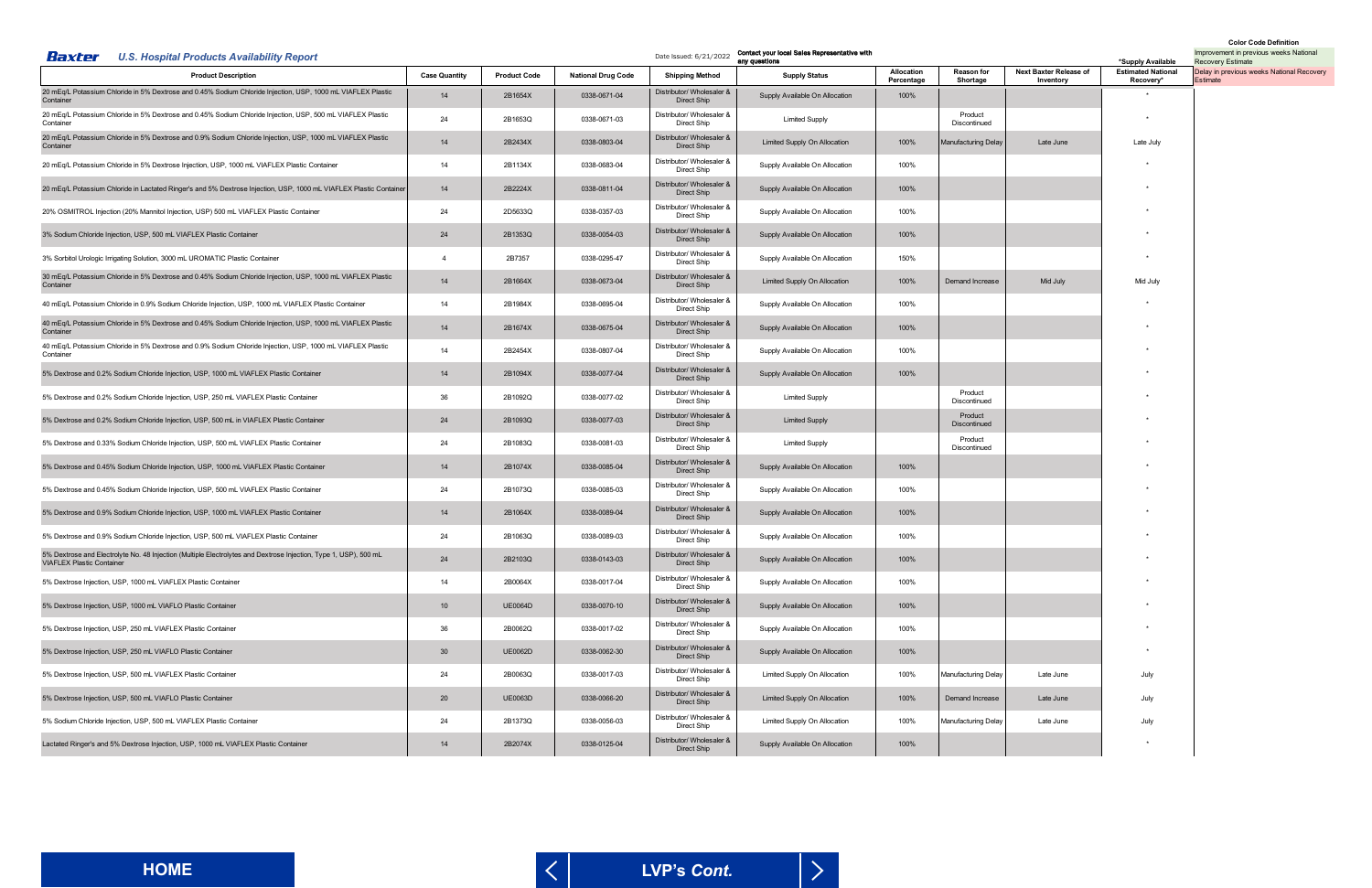<span id="page-16-0"></span>

| Baxter<br><b>U.S. Hospital Products Availability Report</b>                        |                      |                     |                           | Date Issued: 6/21/2022                   | Contact your local Sales Representative with<br>any questions |                          |                               |                                     | *Supply Available                      | Improvement in previous weeks National<br><b>Recovery Estimate</b> |
|------------------------------------------------------------------------------------|----------------------|---------------------|---------------------------|------------------------------------------|---------------------------------------------------------------|--------------------------|-------------------------------|-------------------------------------|----------------------------------------|--------------------------------------------------------------------|
| <b>Product Description</b>                                                         | <b>Case Quantity</b> | <b>Product Code</b> | <b>National Drug Code</b> | <b>Shipping Method</b>                   | <b>Supply Status</b>                                          | Allocation<br>Percentage | <b>Reason for</b><br>Shortage | Next Baxter Release of<br>Inventory | <b>Estimated National</b><br>Recovery* | Delay in previous weeks National Recovery<br>Estimate              |
| Lactated Ringer's and 5% Dextrose Injection, USP, 500 mL VIAFLEX Plastic Container | 24                   | 2B2073Q             | 0338-0125-03              | Distributor/ Wholesaler &<br>Direct Ship | Supply Available On Allocation                                | 100%                     |                               |                                     |                                        |                                                                    |
| Lactated Ringer's Injection, USP, 1000 mL VIAFLEX Plastic Container                | 14                   | 2B2324X             | 0338-0117-04              | Distributor/ Wholesaler &<br>Direct Ship | Supply Available On Allocation                                | 100%                     |                               |                                     |                                        |                                                                    |
| Lactated Ringer's Injection, USP, 250 mL VIAFLEX Plastic Container                 | 36                   | 2B2322Q             | 0338-0117-02              | Distributor/ Wholesaler &<br>Direct Ship | Supply Available On Allocation                                | 100%                     |                               |                                     |                                        |                                                                    |
| Lactated Ringer's Injection, USP, 500 mL VIAFLEX Plastic Container                 | 24                   | 2B2323Q             | 0338-0117-03              | Distributor/ Wholesaler &<br>Direct Ship | Supply Available On Allocation                                | 100%                     |                               |                                     |                                        |                                                                    |
| Lactated Ringer's Irrigation, 3000 mL ARTHROMATIC Plastic Container                |                      | 2B7487              | 0338-0137-27              | Distributor/ Wholesaler &<br>Direct Ship | Supply Available On Allocation                                | 100%                     |                               |                                     |                                        |                                                                    |
| Lactated Ringer's Irrigation, 5000 mL ARTHROMATIC Plastic Container                |                      | 2B7489              | 0338-0137-29              | Distributor/ Wholesaler &<br>Direct Ship | Supply Available On Allocation                                | 100%                     |                               |                                     |                                        |                                                                    |
| Ringer's Injection, USP, 1000 mL VIAFLEX Plastic Container                         | 14                   | 2B2304X             | 0338-0105-04              | Distributor/ Wholesaler &<br>Direct Ship | <b>Limited Supply</b>                                         |                          | Product<br>Discontinued       |                                     |                                        |                                                                    |
| Sterile Water for Irrigation, USP, 1000 mL UROMATIC Plastic Container              | 14                   | 2B7114X             | 0338-0003-44              | Distributor/ Wholesaler &<br>Direct Ship | Supply Available On Allocation                                | 150%                     |                               |                                     |                                        |                                                                    |
| Sterile Water for Irrigation, USP, 2000 mL UROMATIC Plastic Container              |                      | 2B7116              | 0338-0003-46              | Distributor/ Wholesaler &<br>Direct Ship | Supply Available On Allocation                                | 150%                     |                               |                                     |                                        |                                                                    |
| Sterile Water for Irrigation, USP, 3000 mL UROMATIC Plastic Container              |                      | 2B7117              | 338000347                 | Distributor/ Wholesaler &<br>Direct Ship | Supply Available On Allocation                                | 1.5                      |                               |                                     |                                        |                                                                    |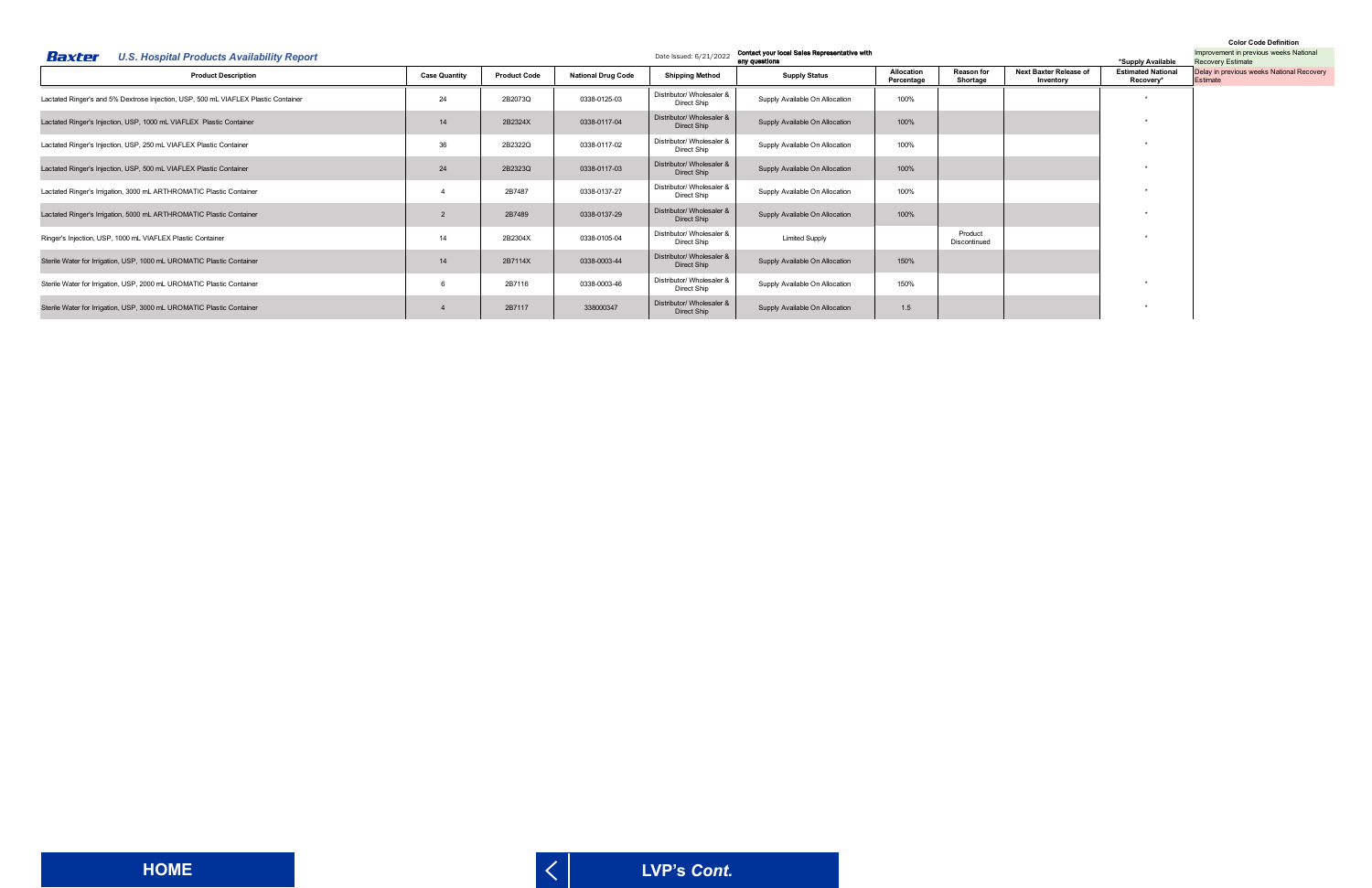<span id="page-17-0"></span>

| Baxter<br><b>U.S. Hospital Products Availability Report</b>                                                                                                                                                                              |                      |                     | Date Issued: 6/21/2022    | Contact your local Sales Representative with<br>any questions |                                |                          | *Supply Available                    | Improvement in previous weeks National<br><b>Recovery Estimate</b> |                                                    |                                                       |
|------------------------------------------------------------------------------------------------------------------------------------------------------------------------------------------------------------------------------------------|----------------------|---------------------|---------------------------|---------------------------------------------------------------|--------------------------------|--------------------------|--------------------------------------|--------------------------------------------------------------------|----------------------------------------------------|-------------------------------------------------------|
| <b>Product Description</b>                                                                                                                                                                                                               | <b>Case Quantity</b> | <b>Product Code</b> | <b>National Drug Code</b> | <b>Shipping Method</b>                                        | <b>Supply Status</b>           | Allocation<br>Percentage | <b>Reason for</b><br>Shortage        | Next Baxter Release of<br>Inventory                                | <b>Estimated National</b><br>Recovery <sup>*</sup> | Delay in previous weeks National Recovery<br>Estimate |
| <b>ACCESS SYSTEMS</b>                                                                                                                                                                                                                    |                      |                     |                           |                                                               |                                |                          |                                      |                                                                    |                                                    |                                                       |
| BURETROL Solution Set, 150 mL Burette Drip Chamber Filter Valve, 2 CLEARLINK Luer Activated Valve, Backcheck<br>Valve, 60 drops/mL, Plus Stopcock, Extension Set with 1 CLEARLINK Luer Activated Valve. Approximate Total Length<br>119" | 12                   | 3C0157              |                           | Distributor/ Wholesaler &<br>Direct Ship                      | Limited Supply On Allocation   | 100%                     | Third-Party Supplier<br>Issue        | Mid July                                                           | Late July                                          |                                                       |
| BURETROL Solution Set, 150 mL Burette Drip Chamber Filter Valve, 3 CLEARLINK Luer Activated Valves, Retractable<br>Collar, 60 drops/mL, 104" (2.7 m)                                                                                     | 48                   | 2C8864              |                           | Distributor/ Wholesaler &<br>Direct Ship                      | Supply Available On Allocation | 100%                     |                                      |                                                                    |                                                    |                                                       |
| CHEMO-AIDE Dispensing Pin                                                                                                                                                                                                                | 50                   | 2N9106              |                           | Distributor/ Wholesaler &<br>Direct Ship                      | <b>Limited Supply</b>          |                          | Third-Party Supplier<br>Issue        | Late June                                                          | July                                               |                                                       |
| CONTINU-FLO Solution Set, DUO-VENT, 3 CLEARLINK Luer Activated Valves, Backcheck Valve. 10 drops/mL. 105"<br>(2.7 m)                                                                                                                     | 48                   | 2C8541              |                           | Distributor/ Wholesaler &<br>Direct Ship                      | Supply Available On Allocation | 100%                     |                                      |                                                                    |                                                    |                                                       |
| CONTINU-FLO Solution Set, Non-Vented, 2 CLEARLINK Luer Activated Valves, Backcheck Valve. 10 drops/mL. 112"<br>(2.8 m)                                                                                                                   | 48                   | 2C8519              |                           | Distributor/ Wholesaler &<br>Direct Ship                      | Supply Available On Allocation | 100%                     |                                      |                                                                    |                                                    |                                                       |
| CONTINU-FLO Solution Set, Non-Vented, 2 CLEARLINK Luer Activated Valves, Backcheck Valve. 10 drops/mL. 96"<br>(2.4 m). Non-DEHP                                                                                                          | 48                   | 2H8519              |                           | Distributor/ Wholesaler &<br>Direct Ship                      | Supply Available               |                          | Product<br>Discontinued              |                                                                    |                                                    |                                                       |
| CONTINU-FLO Solution Set, Non-Vented, 2 INTERLINK Injection Sites. Plus 4-Way Stopcock Manifold Extension Set<br>with INTERLINK Injection Site                                                                                           | 48                   | 2C6511              |                           | Distributor/ Wholesaler &<br>Direct Ship                      | Supply Available               |                          |                                      |                                                                    |                                                    |                                                       |
| CONTINU-FLO Solution Set, Non-Vented, 3 CLEARLINK Luer Activated Valves, Backcheck Valve, Retractable Collar.<br>10 drops/mL, 109" (2.8 m)                                                                                               | 48                   | 2C8537              |                           | Distributor/ Wholesaler &<br>Direct Ship                      | Supply Available On Allocation | 100%                     |                                      |                                                                    |                                                    |                                                       |
| ONE-LINK Needle-free IV Connector, Neutral Fluid Displacement, Power Injectable (325 psi / 2241 kPa)                                                                                                                                     | 200                  | 7N8399              |                           | Distributor/ Wholesaler &<br>Direct Ship                      | Supply Available               |                          |                                      |                                                                    |                                                    |                                                       |
| Paclitaxel Set, Non-Vented, 0.2 Micron Filter, CLEARLINK Luer Activated Valve, 10 drops/mL, 107" (2.7 m)                                                                                                                                 | 48                   | 2C8858              |                           | Distributor/ Wholesaler &<br>Direct Ship                      | Supply Available               |                          | Product<br>Discontinued              |                                                                    |                                                    |                                                       |
| Paclitaxel Set, Vented, INTERLINK Injection Site, 0.2 Micron Filter, 10 drops/mL, 107" (2.7 m)                                                                                                                                           | 48                   | 2C7557              |                           | Distributor/ Wholesaler &<br>Direct Ship                      | Supply Available               |                          |                                      |                                                                    |                                                    |                                                       |
| Secondary Medication Set, DUO-VENT, For use with CLEARLINK System. 10 drops/mL. 37" (93 cm)                                                                                                                                              | 48                   | 2C7462              |                           | Distributor/ Wholesaler &<br>Direct Ship                      | <b>Limited Supply</b>          |                          | <b>Manufacturing Delay</b>           | Late June                                                          | Q3                                                 |                                                       |
| Secondary Medication Set, Non-Vented, For use with CLEARLINK System. 10 drops/mL. 37" (93 cm)                                                                                                                                            | 48                   | 2C7461              |                           | Distributor/ Wholesaler &<br>Direct Ship                      | Supply Available               |                          | <b>Manufacturing Delay</b>           | Late June                                                          | Q3                                                 |                                                       |
| Solution Set, DUO-VENT and Male Luer Lock Adapter. 10 drops/mL.109" (2.8 m). Sterile Package                                                                                                                                             | 48                   | 1C8507              |                           | Distributor/ Wholesaler &<br>Direct Ship                      | <b>Limited Supply</b>          |                          | Third-Party Supplier<br><b>Issue</b> | Late June                                                          | Late June                                          |                                                       |
| Solution Set, DUO-VENT, 0.2 Micron Filter, CLEARLINK Luer Activated Valve. 10 drops/mL. 102" (2.6 m). Non-DEHP                                                                                                                           | 48                   | 2H8480              |                           | Distributor/ Wholesaler &<br>Direct Ship                      | Supply Available               |                          |                                      |                                                                    |                                                    |                                                       |
| Solution Set, DUO-VENT, CLEARLINK Luer Activated Valve. 10 drops/m. 103" (2.6 m). Non-DEHP Pump Segment,<br>Polyethylene Line Tubing                                                                                                     | 48                   | 2C8875              |                           | Distributor/ Wholesaler &<br>Direct Ship                      | Supply Available               |                          |                                      |                                                                    |                                                    |                                                       |
| Solution Set, vented / non-vented dual spike, INTERLINK Injection Site. 15 Micron Disc Filter. 20 drops/mL. 100" (2.5 m)                                                                                                                 | 75                   | 1W5000              |                           | Distributor/ Wholesaler &<br>Direct Ship                      | Supply Available               |                          |                                      |                                                                    |                                                    |                                                       |
| Stopcock, 4-Way Large Bore (lipid resistant), Rotating Male Luer Lock Adapter                                                                                                                                                            | 50                   | 2C6204              |                           | Distributor/ Wholesaler &<br>Direct Ship                      | Supply Available               |                          |                                      |                                                                    |                                                    |                                                       |
| Straight-Type Blood/ Solution Set with Standard Blood Filter 170 to 260 Micron, CLEARLINK Luer Activated Valve, 10<br>drops/mL, 103" (2.6 m)                                                                                             | 48                   | 2C8751              |                           | Distributor/ Wholesaler &<br>Direct Ship                      | Supply Available On Allocation | 100%                     | Third-Party Supplier<br><b>ISSUE</b> | Mid July                                                           | August                                             |                                                       |
| Straight-Type Blood/Solution Set with Standard Blood Filter 170 to 260 Micron, INTERLINK Injection Site, 10 drops/mL,<br>79''(2.0 m)                                                                                                     | 48                   | <b>2C6700</b>       |                           | Distributor/ Wholesaler &<br>Direct Ship                      | <b>Limited Supply</b>          |                          | Third-Party Supplier<br><b>Issue</b> | Early July                                                         | Q3                                                 |                                                       |
| Straight-Type Catheter Extension Set, Microbore, ONE-LINK, Needle-free IV Connector, Neutral Fluid Displacement,<br>Power Injectable (325 psi/2241 kPa), 8.5" (21.6 cm)                                                                  | 200                  | 7N8300              |                           | Distributor/ Wholesaler &<br>Direct Ship                      | Supply Available               |                          |                                      |                                                                    |                                                    |                                                       |
| Straight-Type Catheter Extension Set, Standard Bore, ONE-LINK, Bonded Needle-free IV Connector, Neutral Fluid<br>Displacement, Power Injectable (325 psi/2241 kPa), 7.6 " (19.3 cm)                                                      | 200                  | 7N8391              |                           | Distributor/ Wholesaler &<br>Direct Ship                      | Supply Available               |                          |                                      |                                                                    |                                                    |                                                       |
| Straight-Type Catheter Extension Set, Standard Bore, ONE-LINK, Needle-free IV Connector, Neutral Fluid<br>Displacement, Power Injectable (325 psi/2241 kPa), 7.6" (19.3 cm)                                                              | 200                  | 7N8301              |                           | Distributor/ Wholesaler &<br>Direct Ship                      | Supply Available               |                          |                                      |                                                                    |                                                    |                                                       |
| Straight-Type Extension Set, High Flow Rate Microbore, 60" (1.5 m)                                                                                                                                                                       | 50                   | 2N3349              |                           | Distributor/ Wholesaler &<br>Direct Ship                      | Supply Available               |                          |                                      |                                                                    |                                                    |                                                       |
| Straight-Type Extension Set, Standard Bore, 1.2 Micron Filter, CLEARLINK Luer Activated Valve, 19" (47 cm)                                                                                                                               | 48                   | 2H8603              |                           | Distributor/ Wholesaler &<br>Direct Ship                      | Supply Available On Allocation | 100%                     |                                      |                                                                    |                                                    |                                                       |
| Straight-Type Extension Set, Standard Bore, 2 CLEARLINK Luer Activated Valves, Retractable Collar, 42" (107 cm)                                                                                                                          | 48                   | 2C8612              |                           | Distributor/ Wholesaler &<br>Direct Ship                      | Supply Available On Allocation | 100%                     |                                      |                                                                    |                                                    |                                                       |
| CLEARLINK SYSTEM EXT SET 0.22MICRON FILTER LUER ACT VALVE                                                                                                                                                                                | 48                   | 2C8671              |                           | Distributor/ Wholesaler &<br>Direct Ship                      | Supply Available On Allocation | 100%                     |                                      |                                                                    |                                                    |                                                       |